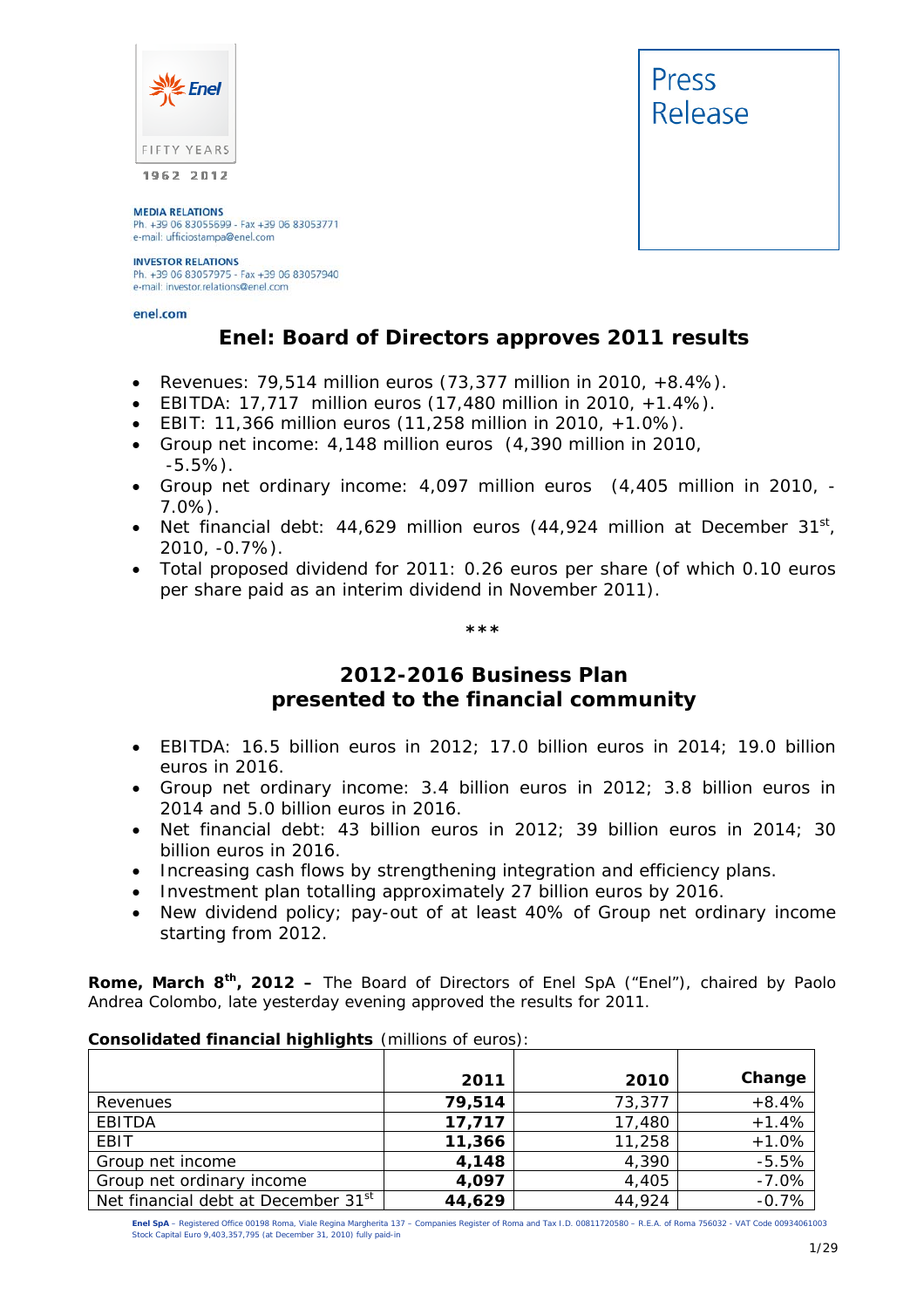

**Fulvio Conti**, Enel Group CEO and General Manager, stated: *"Over the course of 2011 our Group achieved highly satisfactory results and our performance was once again in line with previously defined targets in spite of the challenge of operating in an adverse economic climate which worsened in the final quarter of the year, in particular in Italy and Spain.* 

*The weakened economic environment in the mature economies in which we operate is expected to persist, at least during the first part of 2012, although this should show signs of recovery from 2013 onwards. By contrast, the growth already recorded in the emerging countries in 2011 is expected to continue.* 

*This is the scenario in which our Group will be operating in the coming five years, during which period we will take strong management actions to optimize investments, increase efficiencies and reduce costs, with a consequent improvement in cash generation. These steps will enable us to post improving results combined with a stronger financial position over the course of the plan."* 

#### \*\*\*\*\*

Unless otherwise specified, the balance sheet figures at December  $31<sup>st</sup>$ , 2011 and at December  $31<sup>st</sup>$ , 2010 exclude assets and liabilities held for sale. At December 31st, 2011, these essentially regarded Endesa Ireland and other minor assets, which, on the basis of the status of negotiations for their sale to third parties, meet the requirements of IFRS 5 for such classification.

The completion of the process of allocating the purchase price of Enel's acquisition of 40% of SE Hydropower, in compliance with IFRS 3 and within the time limit established by that standard, and a better presentation of the effects recognised the previous year regarding the sale of equity interests without loss of control, have given rise to a number of changes in the values reported in the financial statements at December 31st, 2010, which have therefore been adjusted appropriately and restated for comparative purposes only.

This press release uses a number of "alternative performance indicators" not envisaged in the IFRS-EU accounting standards (EBITDA, net financial debt, net capital employed, net assets held for sale, Group net ordinary income). In accordance with recommendation CESR/05-178b published on November 3<sup>rd</sup>, 2005, the criteria used to calculate these indicators are described at the end of the press release.

\*\*\*\*\*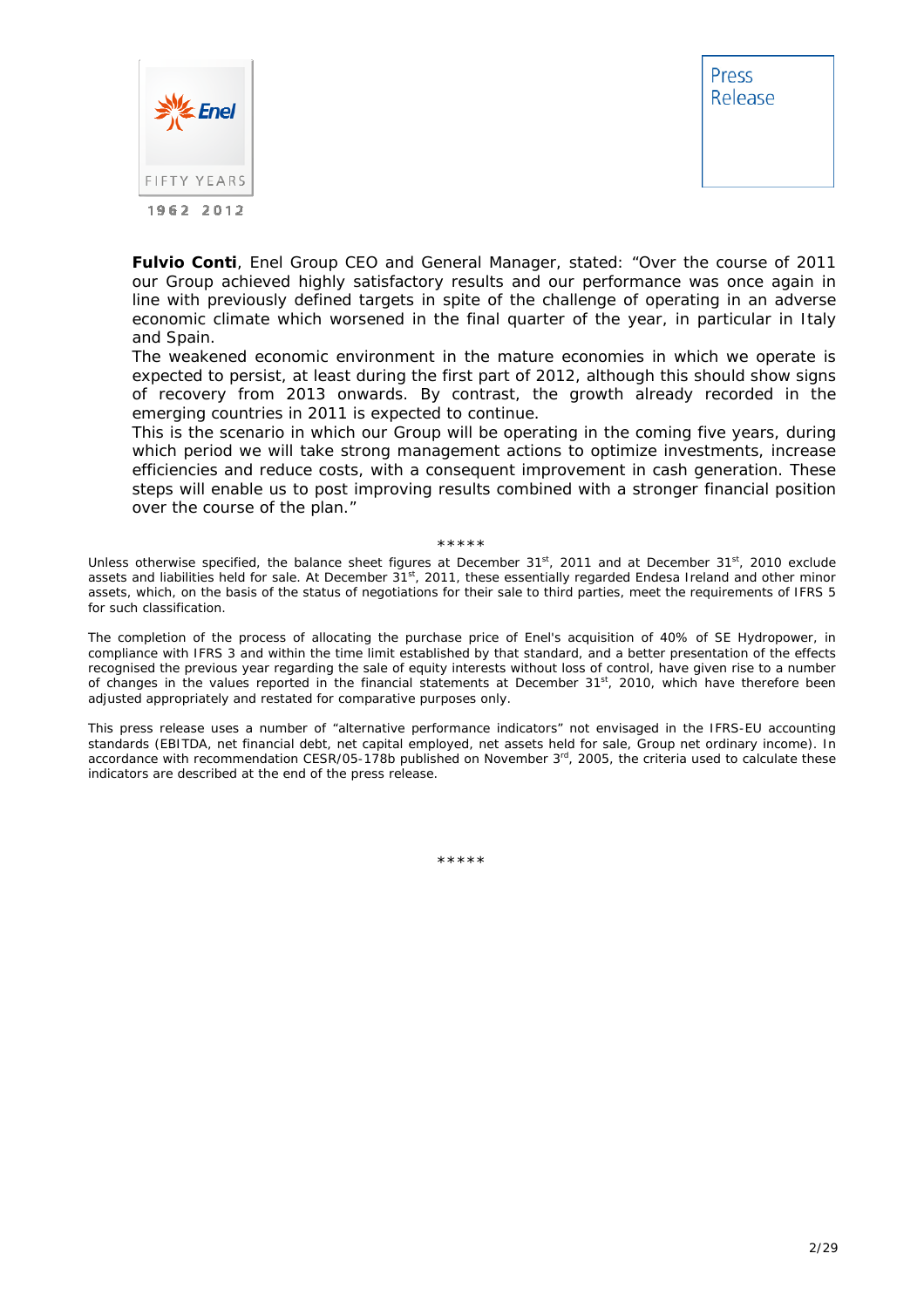

### **STRATEGY AND OBJECTIVES FOR 2012-2016**

#### **DEVELOPMENTS FORECAST FOR 2012**

In the last few years the global macroeconomic environment has evolved into a situation with mature economies, on the one hand, which have experienced a negative economic cycle involving a contraction in GDP and falling industrial production, and, on the other, emerging markets, with high growth rates sustained by population growth, resource availability and stable regulatory and institutional frameworks. This distinction grew even more pronounced in the last quarter of 2011 and is expected to continue in the first half of 2012 as well.

This is also reflected in energy markets, with mature economies characterised by a lack of growth in electricity demand, while emerging markets continue to see such demand expand.

Specifically, the weakness of electricity demand will be a feature of the Italian market throughout 2012. The negative impact of this phenomenon is accentuated in Italy by a substantial increase in the reserve margin, which should stand at about 45%, mainly due to the increase in installed photovoltaic capacity, which is forecast to rise to about 15 GW by the end of 2012.

As a result, the spark spreads (the difference between average system costs and variable costs of a CCGT plant) of domestic generation are expected to fall by about 5 euros/MWh in 2012 compared with 2011, with a consequent impact on the EBITDA of the Generation and Energy Management Division, which should total about 1.3 billion euros, compared with approximately 1.9 billion euros in 2011 (the latter figure net of extraordinary items totalling around 300 million euros).

In Spain, 2012 will be characterised by falling demand compared with 2011. The EBITDA of Endesa's operations in Iberia should decline to about 3.7 billion euros, compared with about 4 billion euros in 2011.

By contrast, Endesa's Latin American operations should benefit from the economic growth in the area and the consequent rise in demand (+4% compared with 2011) and power generation (+5% compared with 2011). As a result, EBITDA should grow by about 10% in 2012, stabilising at around 3.6 billion euros.

Concerning the International Division, EBITDA in Russia is expected to amount to approximately 500 million euros in 2012, unchanged from 2011, despite gas prices rising faster than expected in the original projections.

In Slovakia, EBITDA is set to stabilise at around 800 million euros, unchanged compared to 2011.

The Group's Renewable Energy Division should expand its net installed capacity by about 1 GW in 2012, to a total of around 8.1 GW. This should increase the Division's EBITDA by around 300 million euros from the approximately 1.4 billion euros posted in 2011, the latter figure net of non-recurring items equal to about 200 million euros.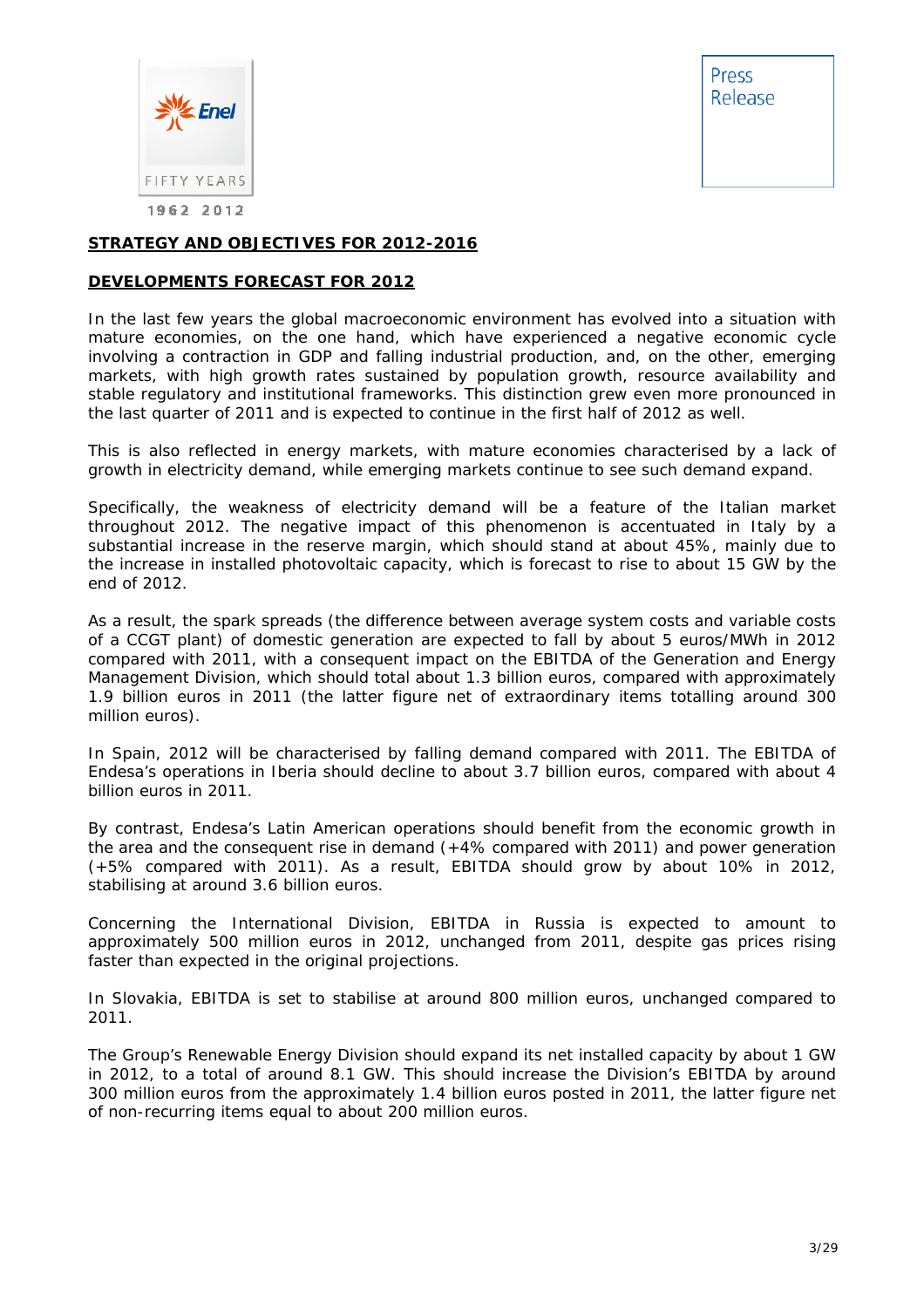

## **2012-2016 BUSINESS PLAN**

The following strategic priorities have been confirmed in the 2012-2016 Business Plan:

- Consolidating leadership in mature markets;
- Organic growth in the renewables sector as well as in Latin America, Russia and Eastern Europe;
- Acceleration of efficiency enhancement and operational excellence initiatives;
- Strict control of investments and close attention to innovation processes;
- Further consolidation of financial position.

These strategic priorities will be directed into the following divisional targets:

## **1. ITALY**

#### **EBITDA:**

- about 5.7 billion euros in 2012, of which:
	- o about 3.9 billion euros for the Infrastructure and Networks Division
	- o about 1.3 billion euros for the Generation and Energy Management Division
	- o about 500 million euros for the Sales Division,
- about 5.3 billion euros in 2014, of which:
	- o about 3.7 billion euros for the Infrastructure and Networks Division
	- o about 1.1 billion euros for the Generation and Energy Management Division
	- o about 500 million euros for the Sales Division,
- about 5.3 billion euros in 2016, of which:
	- o about 3.5 billion euros for the Infrastructure and Networks Division
	- o about 1.3 billion euros for the Generation and Energy Management Division
	- o about 500 million euros for the Sales Division.

**Capital expenditure:** a total of approximately 7.1 billion euros in 2012-2016 of which about 64% will be implemented by the Infrastructure and Networks Division, about 31% will be implemented by the Generation and Energy Management Division and about 5% will be implemented by the Sales Division.

#### **2. IBERIA AND LATIN AMERICA**

### **IBERIA**

**EBITDA:** about 3.7 billion euros in 2012 (72% from regulated operations, 28% from unregulated activities); about 3.8 billion euros in 2014 (74% from regulated activities, 26% from unregulated activities); and about 4 billion euros in 2016 (74% from regulated activities, 26% from unregulated activities).

**Capital expenditure:** a total of approximately 5.3 billion euros in 2012-2016 of which about 55% will be for regulated activities and about 45% will be for unregulated activities.

#### **LATIN AMERICA**

**EBITDA:** about 3.6 billion euros in 2012 (50% from regulated activities, 50% from unregulated activities); about 3.9 billion euros in 2014 (50% from regulated activities, 50% from unregulated activities); and about 4.6 billion euros in 2016 (49% from regulated activities, 51% from unregulated activities).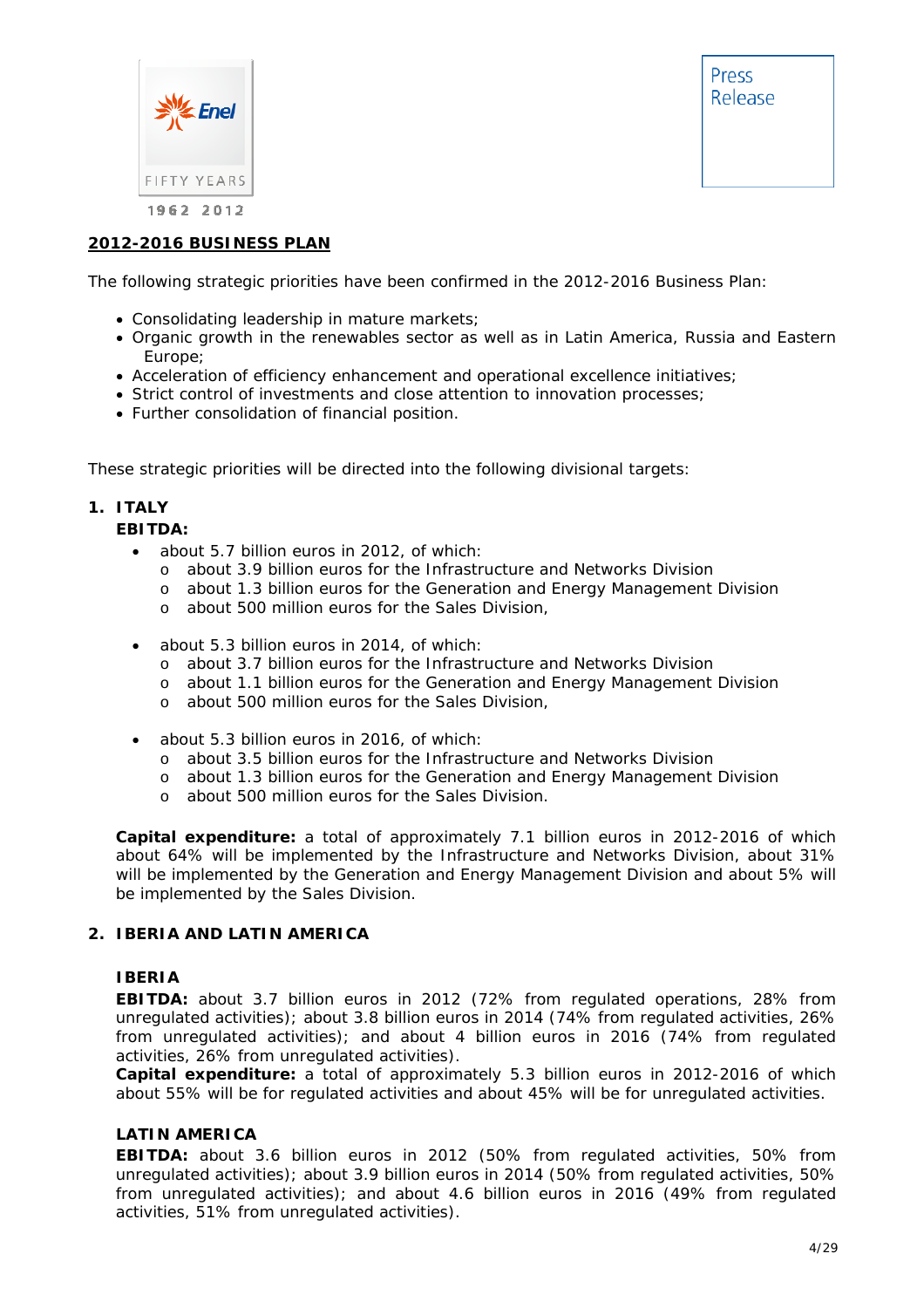



**Capital expenditure:** a total of approximately 5.4 billion euros in 2012-2016 (of which 60% for regulated activities, 40% for unregulated activities).

#### **3. INTERNATIONAL DIVISION**

**EBITDA:** about 1.6 billion euros in 2012 (about 800 million euros in Slovakia, approximately 500 million euros in Russia and about 300 million euros in the other countries in which the division operates); about 1.8 billion euros in 2014 (about 900 million euros in Slovakia, about 600 million euros in Russia and about 300 million euros in the other countries in which the division operates); and about 2.4 billion euros in 2016 (about 1.2 billion euros in Slovakia, about 800 million euros in Russia and about 400 million euros in the other countries in which the division operates).

**Capital expenditure:** a total of approximately 4.0 billion euros in 2012-2016 of which about 55% will be in Slovakia, about 30% will be in Russia and about 15% will be in the other countries in which the division operates.

#### **4. RENEWABLE ENERGY DIVISION**

**EBITDA:** about 1.7 billion euros in 2012; approximately 2.2 billion euros in 2014; and about 2.6 billion euros in 2016.

**Capital expenditure:** a total of approximately 6.1 billion euros in 2012-2016. The geographical breakdown of investments for development will be: 29% in Italy, 34% in Latin America, 22% in North America and 15% in Iberia and the rest of Europe.

#### **MANAGEMENT ACTIONS**

In the mature markets of Italy and Iberia, the Enel Group seeks to maintain its leading position, mainly through the development of back-up generation capacity and efficiency projects in Italy, as well as the expansion of hydroelectric pumping capacity in Spain. In addition, innovative, high-value-added projects will be pursued, such as electric mobility initiatives and the installation of digital meters in Spain.

In its growing markets, the Enel Group will invest in increasing net installed capacity by about 6.6 GW by 2016, of which approximately 4.5 GW will be in the Renewable Energy Division, about 1.1 GW in Latin America (Bocamina II, El Quimbo, Casalaco and *Reserva Fria*), and about 1 GW in Slovakia (Mohovce 3 and 4) and through refurbishing generation capacity in Russia.

Total Enel Group capital expenditure for 2012-2016 will amount to approximately 27 billion euros, a reduction of about 4 billion euros compared with the 2011-2015 Business Plan, reflecting both a reduction of about 3 billion euros in capital expenditure in Italy and Iberia and benefits resulting from the "Optima Capex" project for about 1 billion euros.

The Enel Group will also continue to pursue greater efficiency and costs savings by implementing synergies between Enel and Endesa (totalling around 1.3 billion euros per year starting from 2011) and executing the Zenith programme (which should allow 5.9 billion euros in greater liquidity available in 2015 compared with the end of 2008). In addition, the Enel Group has launched a new process-efficiency and optimisation programme called "One Company Project", which should generate additional savings of about 400 million euros per year as from 2016. That project is primarily designed to simplify managerial processes and unify the operations of the Group's Parent Company as well as centralising global service activities.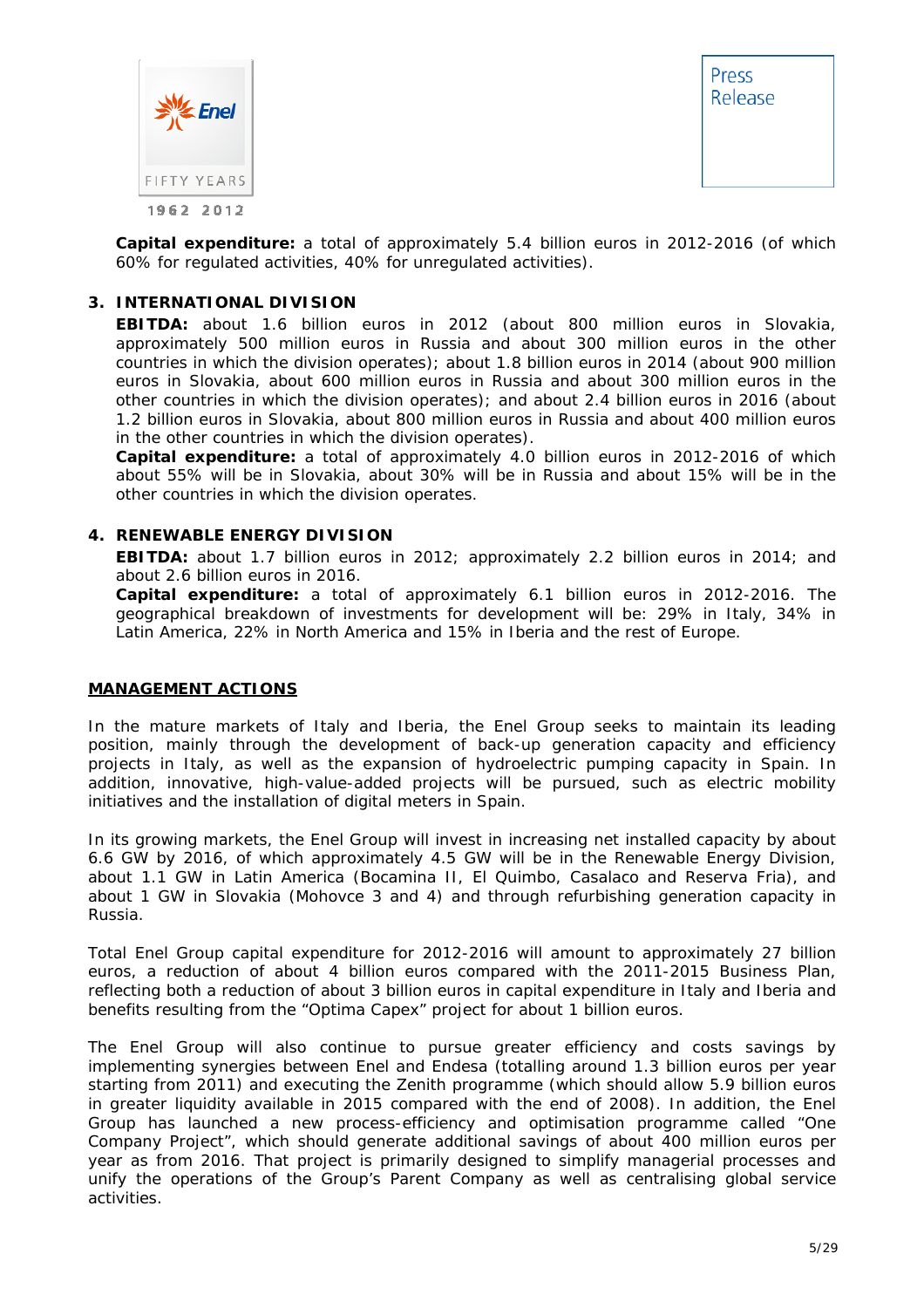



Overall, between 2012 and 2016, the management actions described here should enable the Enel Group to increase available cash flows in order to reduce consolidated net financial debt by about 14.5 billion euros.

Within the 2012-2016 Business Plan, a dividend policy review is also envisaged. This policy will be based on the payout of at least 40% of Group ordinary net income starting from 2012 results. As part of the same plan, dividends are set to be distributed once per year, without interim dividend payments.

#### **FINANCIAL TARGETS**

For **2012** the following targets are envisaged:

- EBITDA to about 16.5 billion euros;
- Group net ordinary income to approximately 3.4 billion euros;
- Net financial debt to about 43 billion euros.

For **2014** the following targets are envisaged:

- EBITDA to about 17.0 billion euros;
- Group net ordinary income to approximately 3.8 billion euros;
- Net financial debt to about 39 billion euros.

For **2016** the following targets are envisaged:

- EBITDA to approximately 19.0 billion euros;
- Group net ordinary income to about 5.0 billion euros;
- Net financial debt to approximately 30 billion euros.

\*\*\*\*\*

#### **2011 OPERATIONAL HIGHLIGHTS**

#### **Electricity and gas sales**

Electricity sold by the Enel Group to end users in 2011 rose by 2.8 TWh or 0.9% to 311.8 TWh compared to 2010.

The increase is essentially attributable to the rise in volumes sold abroad (+12.0 TWh), mainly in respect of operations in France (+5.8 TWh), Latin America (+5.4 TWh) and Russia (+1.6 TWh), partially offset by a decline in volumes sold in Italy (-9.2 TWh).

Gas sold to end users amounted to 8.5 billion cubic meters in 2011, down 0.4 billion cubic metres or 4.5% on the previous year. Volumes sold in Italy diminished by 0.9 billion cubic metres, while sales abroad, entirely accounted for by Endesa, rose by 0.5 billion cubic metres.

#### **Power generation**

Net electricity generated by the Enel Group in 2011 amounted to 293.9 TWh (+1.3% on the 290.2 TWh generated the previous year), of which 79.0 TWh in Italy and 214.9 TWh abroad.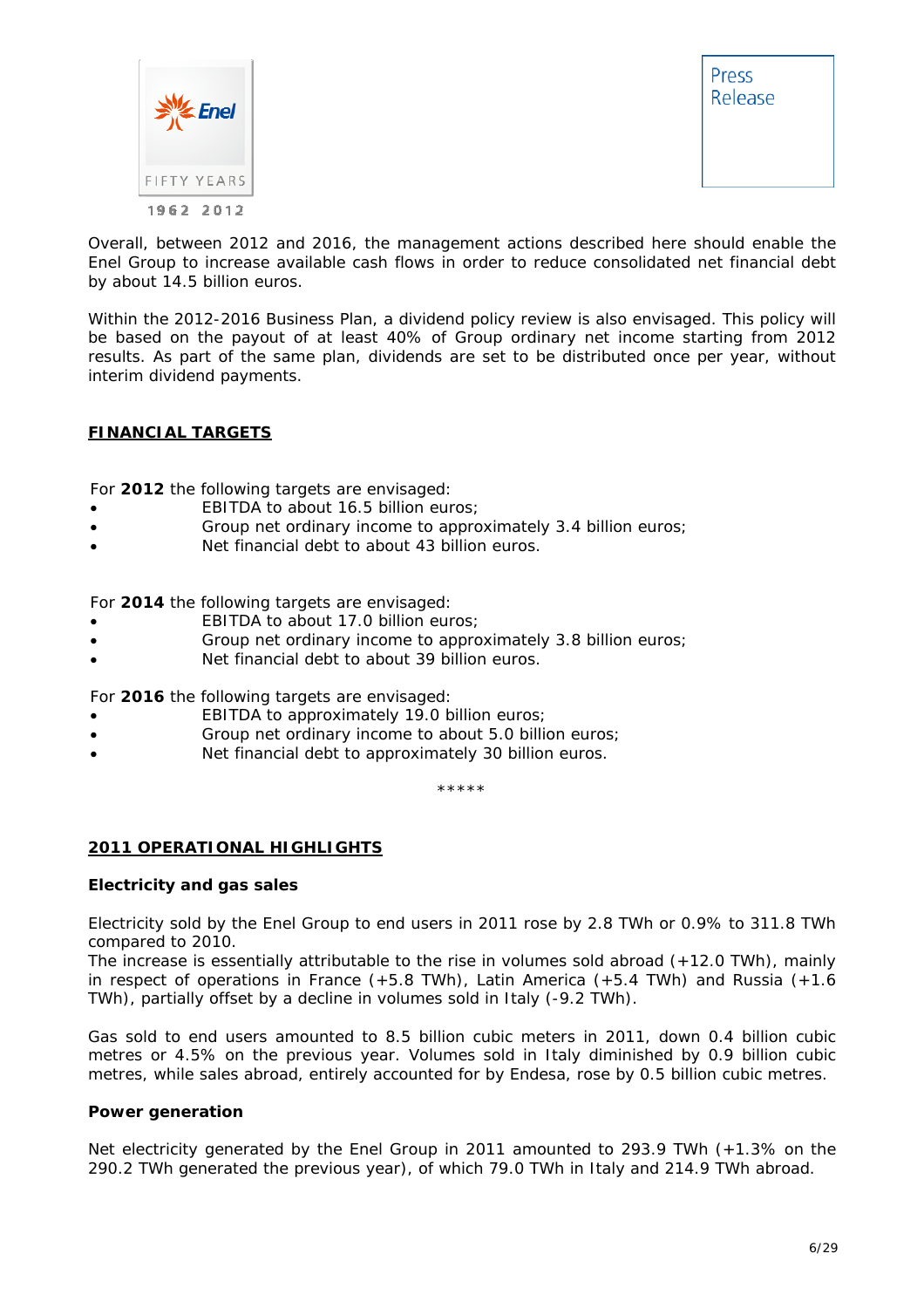



The Enel Group's plants in Italy generated 79.0 TWh, down 2.6 TWh compared with 2010. The decline in hydroelectric generation (-5.9 TWh) due to less favourable water conditions recorded in 2011 compared with 2010 was partially offset by greater thermal generation (+2.9 TWh) and generation from other renewable resources (+0.4 TWh).

In 2011 domestic electricity demand increased by 0.6% compared with 2010, reaching 332.3 TWh, with the increase being supported by net electricity imports, which rose by 1.5 TWh  $(+3.3\%)$ .

Net electricity generated abroad by the Enel Group in 2011 came to 214.9 TWh, up 6.3 TWh (+3.0%) from the previous year. The increase was mainly attributable to the greater volumes generated by Endesa in the Iberian peninsula (+8.1 TWh, despite the contraction of 0.6 TWh associated with the change in the scope of consolidation with the ECyR plants transferred to Enel Green Power España at the end of March 2010) and the increase in the output of the companies of the Renewable Energy Division (+1.0 TWh), mainly due to the change in scope of consolidation that occurred with the ECyR operation.

Of the electricity generated by Enel Group power plants in Italy and the rest of the world, 58.4% came from thermal generation, 28.2% from renewables and 13.4% from nuclear power.

### **Distribution of electricity**

Electricity distributed by the Enel Group network totalled 435.0 TWh in 2011, of which 246.0 TWh was in Italy and 189.0 TWh abroad.

The volume of electricity distributed in Italy declined by 1.0 TWh (-0.4%) compared with the previous year.

Electricity distributed abroad increased by 4.4 TWh  $(+2.4%)$  to 189.0 TWh compared with the previous year, due mainly to the greater contribution of Endesa (+3.9 TWh) in both the Iberian peninsula (+1.6 TWh) and Latin America (+2.3 TWh).

\*\*\*\*\*

#### **2011 CONSOLIDATED FINANCIAL HIGHLIGHTS**

**Revenues** in 2011 amounted to 79,514 million euros, an increase of 6,137 million or 8.4% compared with 2010. The increase is essentially attributable to the higher revenues from generation and electricity and fuel trading, as well as greater revenues from the sale of electricity to end users on free markets abroad. In addition, revenues in 2011 include gains (totalling 429 million euros) from the sale of a number of equity investments and from the remeasurement at fair value of the assets and liabilities of certain companies whose status concerning control requirements changed as a result of transactions during the period.

**EBITDA** amounted to 17,717 million euros, an increase of 237 million or 1.4% on 2010. In addition to the positive impact of the gains on the disposals and the fair value re-measurement noted above, the increase reflects the improvement in the performance of the Sales, Infrastructure and Networks, International and Renewable Energy Divisions, only partly offset by declines in the margins of the Generation and Energy Management and Iberia and Latin America Divisions. The latter decline also reflected the sale at the end of 2010 of gas distribution and electricity transmission assets in Spain, and the recognition in 2011 of the net worth tax in Colombia.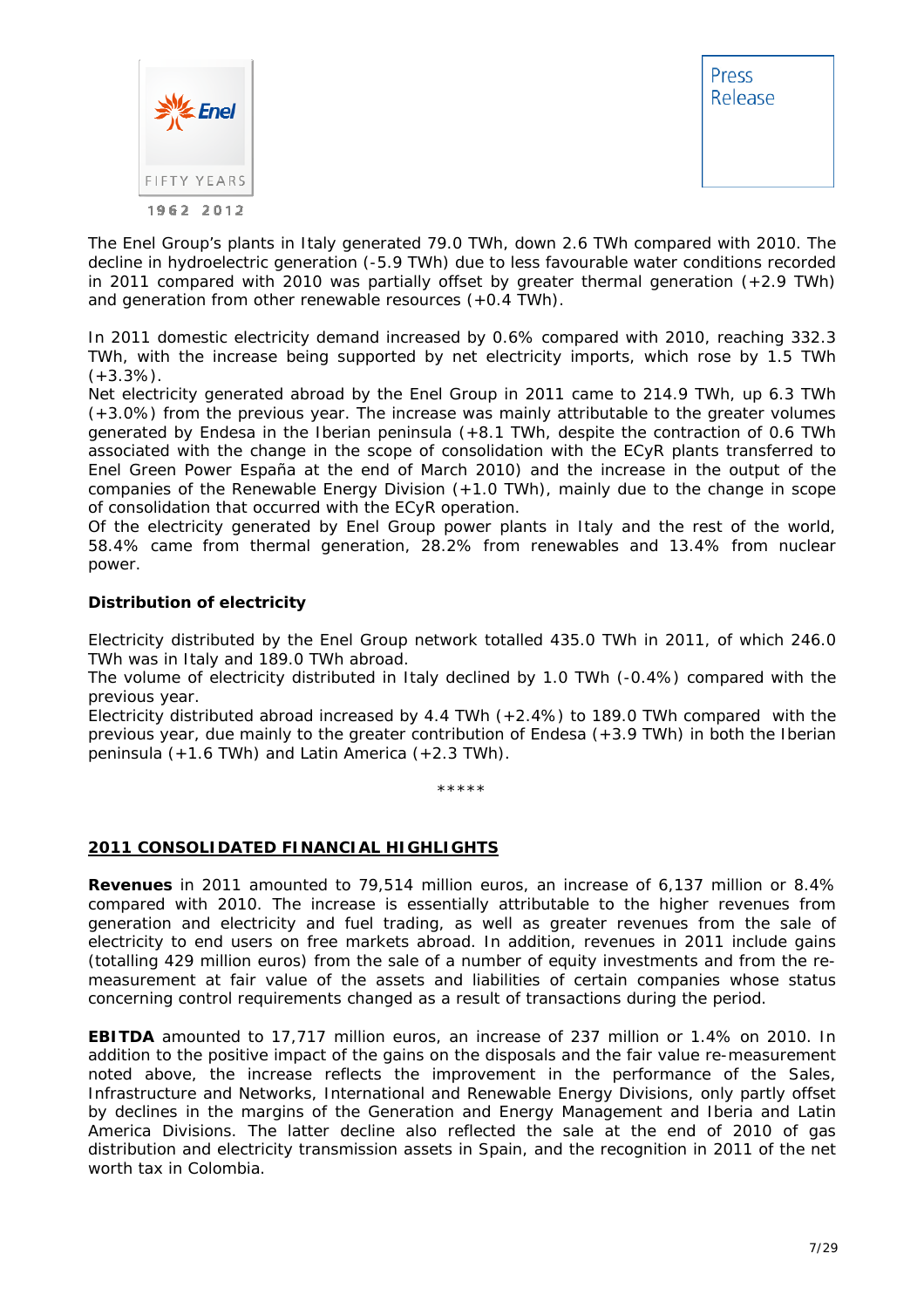

**EBIT** totalled 11,366 million euros, an increase of 1.0%, from the 11,258 million posted in 2010, taking account of an increase of 129 million euros in depreciation, amortisation and impairment losses.

**Group net income** was 4,148 million euros in 2011, compared with 4,390 million in 2010 (-5.5%). The decline was attributable to the rise in the tax liability for the year (reflecting the adjustment of current and deferred taxation following the changes in the rules governing the so-called "Robin Hood Tax" in Italy), which more than offset the improvement in the operating and financial performance of the Group. **Group net ordinary income** in 2011 amounted to 4,097 million euros, down 308 million euros (-7.0%) from the 4,405 million euros posted in 2010.

**Net capital employed**, including net assets held for sale of 323 million euros, amounted to 99,069 million euros at December  $31<sup>st</sup>$ , 2011, and was funded by shareholders' equity attributable to shareholders of the Parent Company and non-controlling interests of 54,440 million euros and net financial debt of 44,629 million euros.

Net financial debt at December 31<sup>st</sup>, 2011 totalled 44,629 million euros, a decrease of 295 million (-0.7%) compared with December 31<sup>st</sup>, 2010. More specifically, cash flows generated by operations and the disposal of certain non-strategic assets were partially offset by investments during the period and the distribution of dividends. At December 31 $^{\rm st}$ , 2011, the debt/equity ratio came to 0.82 (0.83 at December 31<sup>st</sup>, 2010), while the debt/EBITDA ratio was 2.5 (2.6 at December 31<sup>st</sup>, 2010).

**Capital expenditure** amounted to 7,484 million euros in 2011 (of which 6,845 million regarded property, plant and equipment), an increase of 394 million euros on 2010.

At December 31st, 2011, Enel Group **employees** numbered 75,360 (78,313 at the end of 2010). The workforce declined by 2,953 employees, essentially as a result of a change in the scope of consolidation relating to disposals of companies during the year (-2,462) and the net balance of new hires and terminations (-491). At December  $31<sup>st</sup>$ , 2011, the personnel of Group companies headquartered abroad numbered 38,518.

\*\*\*\*\*

#### **PARENT COMPANY'S 2011 RESULTS**

In its capacity as an industrial holding company, Enel SpA defines strategic targets for the Group and coordinates the activities of its subsidiaries. In addition, Enel SpA manages central treasury operations and insurance risk coverage, as well as providing assistance and guidelines on organisation, personnel management and labour relations, accounting, administrative, fiscal, legal, and corporate matters. Until December 31<sup>st</sup>, 2011, Enel SpA also held a long-term contract for the import of electricity on the Swiss border.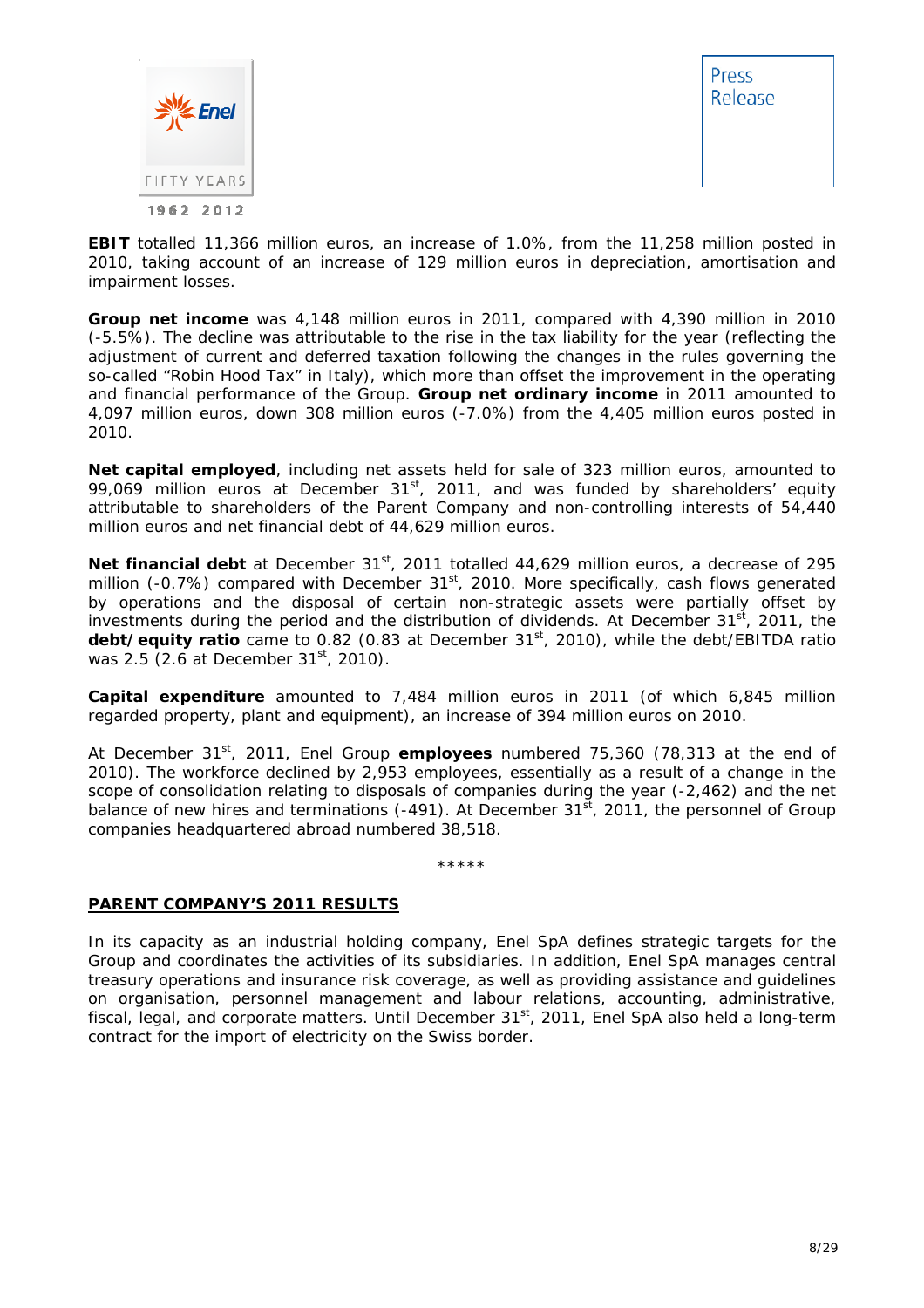

#### **Results** (millions of euros)**:**

|                                                                        | 2011   | 2010   | Change   |
|------------------------------------------------------------------------|--------|--------|----------|
| Revenues                                                               | 762    | 677    | $+12.6%$ |
| <b>Net</b><br>from the<br>proceeds<br>sale of<br>equity<br>investments | -      | 731    |          |
| <b>EBITDA</b>                                                          | (63)   | 659    |          |
| EBIT                                                                   | (96)   | 637    |          |
| Net financial expense and income from equity<br>investments            | 2,351  | 2,237  | $+5.1%$  |
| Net income for the year                                                | 2,467  | 3,117  | $-20.9%$ |
| Net financial debt at December 31 <sup>st</sup>                        | 13,594 | 13,314 | $+2.1%$  |

**Revenues** of the Parent Company in 2011 amounted to 762 million euros, up 85 million euros on 2010 (+12.6%). The rise was mainly attributable to higher revenues from assistance and consulting services rendered to subsidiaries (37 million euros) and from the sale of electricity (24 million euros), as well as the proceeds of the sale of the stake in Deval SpA (21 million euros).

**Net proceeds from the sale of equity investments** amounted to zero in 2011. In 2010 they were mainly composed of the capital gains, net of transaction costs, from the sale of 30.8% of the holding in Enel Green Power SpA through a global public offering (728 million euros).

**EBITDA** came to a negative 63 million euros, a deterioration of 722 million on the previous year. The decline essentially reflected the impact of the recognition of the net gain on the sale of the minority stake held in Enel Green Power on the previous year.

**EBIT** was a negative 96 million euros. Including depreciation, amortisation and impairment losses of 33 million euros (22 million euros in 2010), it declined by 733 million euros compared with the previous year, in line with developments in EBITDA.

**Net financial expense and income from equity investments** were a positive 2,351 million euros (2,237 million in 2010) and include: (i) dividends distributed by subsidiaries and other entities of 3,223 million euros (3,369 million in 2010) and (ii) net financial expense of 872 million euros (1,132 million in 2010). The decline in net financial expense, equal to 260 million euros, was largely attributable to the decrease in net charges in respect of interest rate derivatives, greater interest income on the intercompany current account and the effects of the recognition in 2010 – and the exercise in 2011 – of the bonus shares granted in the global offering of Enel Green Power shares.

**Net income** for 2011 amounted to 2,467 million euros, compared with 3,117 million euros in 2010.

Net financial debt at December 31<sup>st</sup>, 2011 totalled 13,594 million euros, up 280 million euros compared with December 31<sup>st</sup>, 2010, essentially attributable to drawings on bank credit lines, partially offset by repayments made during the year.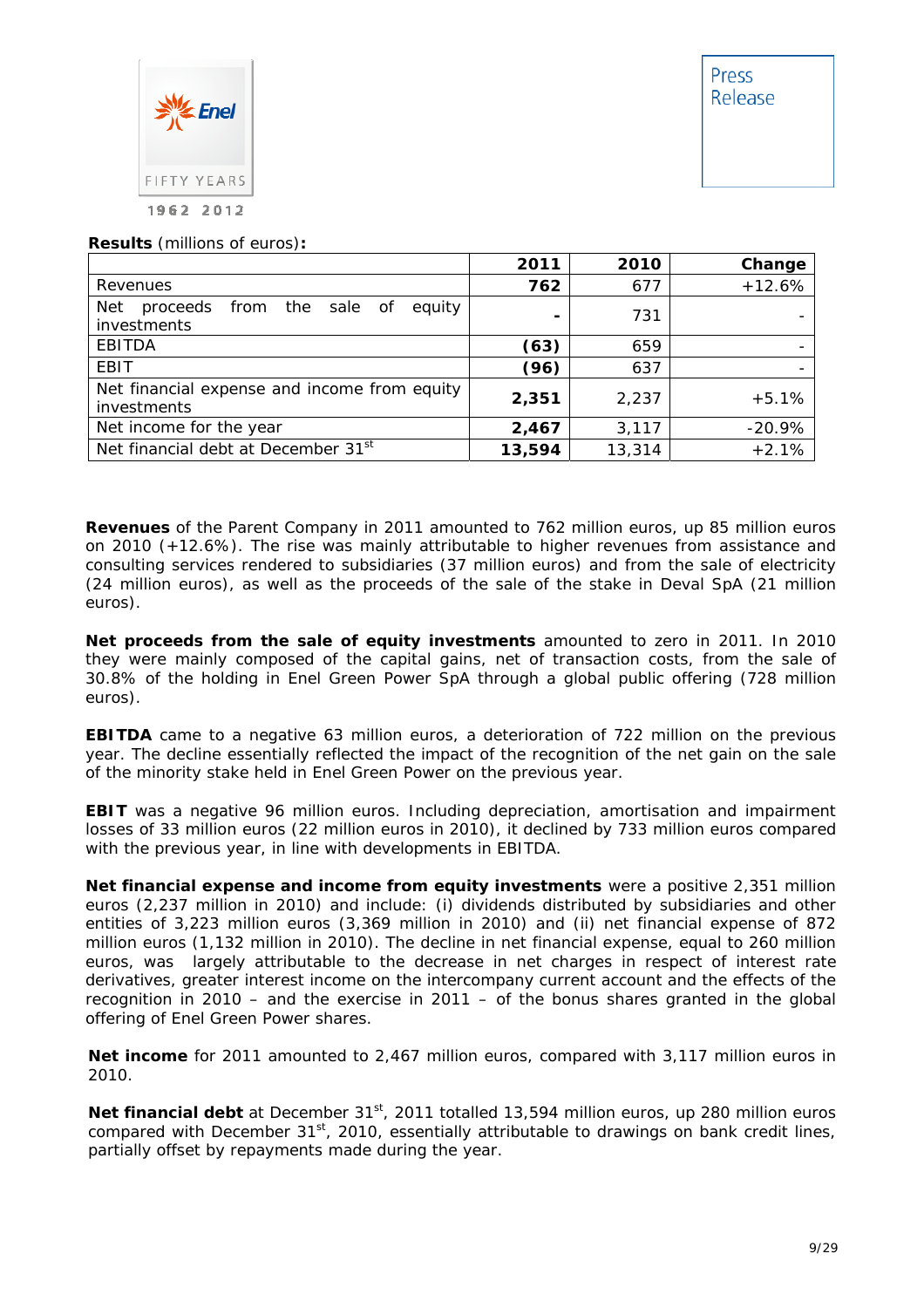

**Shareholders' equity** at December 31<sup>st</sup>, 2011 amounted to 24,190 million euros, down 326 million euros on December  $31<sup>st</sup>$ , 2010. The change was essentially attributable to the distribution of the balance of the dividend for 2010 (1,693 million euros), and the interim dividend for 2011 (940 million euros) as well as by net income for 2011 (2,307 million euros).

\*\*\*\*\*

#### **RECENT KEY EVENTS**

On **November 30th, 2011**, Enel SpA and CVA SpA (CVA) executed the agreement signed on October 24<sup>th</sup>, 2011, regarding the sale of Enel's 51% stakes in Deval and Vallenergie to CVA for a total of around 40 million euros. CVA, a company owned by the Region of Valle d'Aosta, already owns the remaining 49% stakes in both companies.

The sale was executed once clearance was received from the Italian Antitrust Authority.

On **December 5th, 2011**, the Region of Emilia Romagna and Enel signed a protocol within the framework of the Regional Energy Plan for the more efficient use of energy across the region and the use of renewable resources for generation, together with a commitment to reducing  $CO<sub>2</sub>$  emissions.

On **December 8th, 2011**, Standard & Poor's placed a credit watch on its long-term credit rating for Enel SpA, currently "A-", for a possible downgrade.

The change followed a similar rating review implemented a few days previously by Standard & Poor's on the credit rating for Italian sovereign debt and takes account of the ownership structure of Enel SpA, where the Italian government has a stake of about 31% in the Company.

On **January 16th, 2012**, the Company provided investors with its preliminary assessment of the effects on the Enel Group of the new rate system for electricity distribution and metering.

Based on Enel's preliminary estimates, the net regulatory framework should give rise to a slight increase in rate revenues for 2012 compared with 2011.

More specifically, according to the estimates, net capital employed at the start of the 2012- 2015 regulatory period (the Regulatory Asset Base – RAB) should be around 21.5 billion euros for distribution and metering services provided by Enel Distribuzione SpA, excluding the RAB of around 0.4 billion euros for sales activities by Enel Servizio Elettrico SpA.

The WACC for distribution and metering services for 2012-2015 is set at 7.6%, up over the previous 2008-2011 regulatory period (7% for distribution and 7.2% for metering).

The price cap mechanism with regard to operating costs was confirmed for 2012-2015. It provides for an annual rate adjustment on tariffs taking into account inflation and an annual rate of reduction in eligible costs (the "X" factor) of 2.8% for distribution and 7.1% for metering (1.9% and 5% respectively, for 2008-2011).

On **February 2nd, 2012**, Enel completed the disposal of 102,384,037 ordinary shares (equal to 5.1% of share capital) of Terna SpA, launched late the previous afternoon. The proceeds of the sale totalled 281 million euros and generated a consolidated capital gain of 178 million euros for Enel, net of incidental expenses. The amount sold represented the entire interest held by Enel in Terna, whose shares are traded on the Mercato Telematico Azionario (electronic stock exchange) operated by Borsa Italiana SpA.

The transaction, which was carried out through an accelerated book-building aimed at Italian and international institutional investors, was priced at 2.74 euros per share. The transaction was settled with the delivery of the shares and payment of the price on February  $7<sup>th</sup>$ , 2012.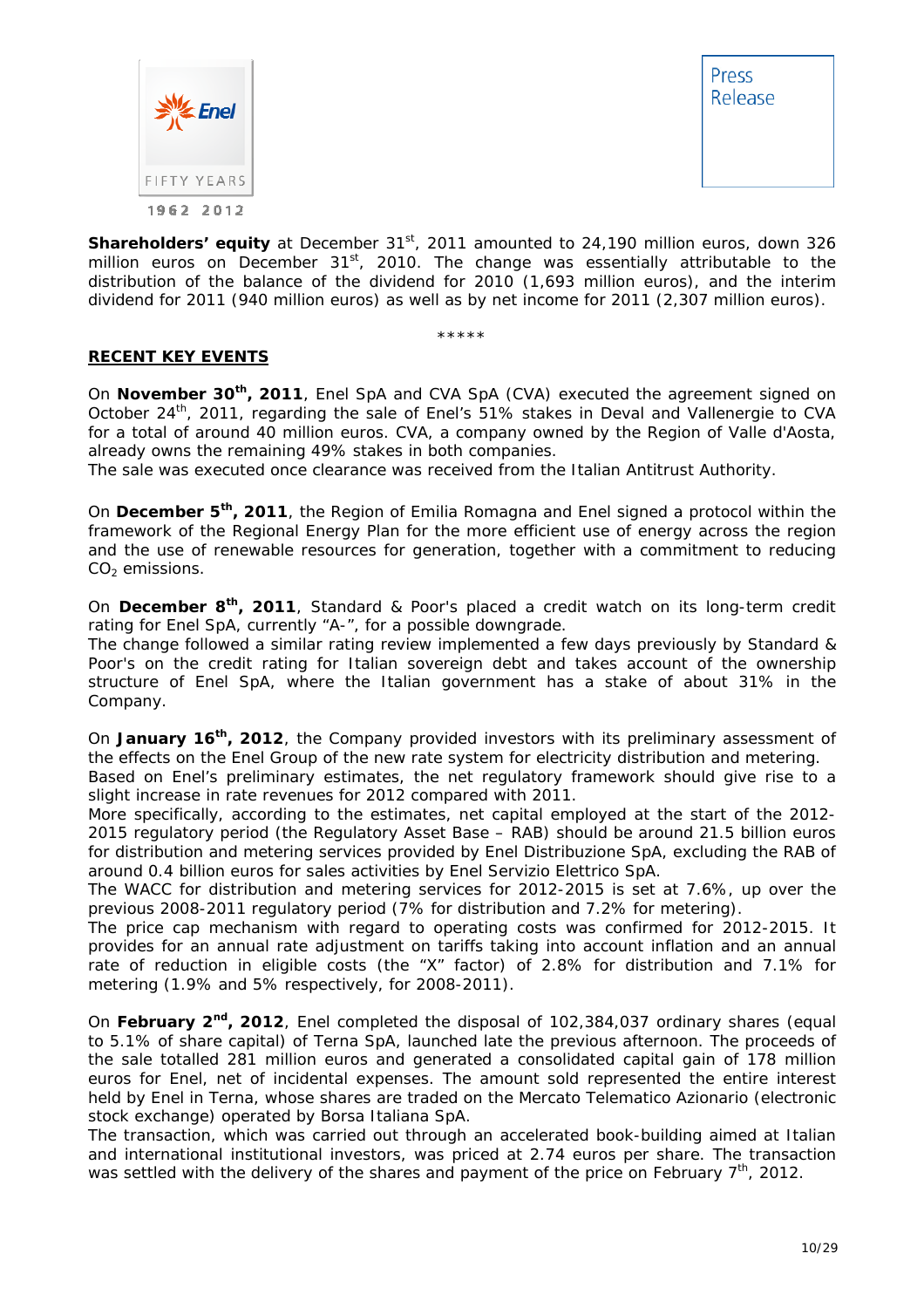

On **February 13th, 2012**, Enel's public offering of fixed and floating-rate bonds for retail investors was closed. During the offer period, Enel increased the nominal value of the offering from the initial amount of 1.5 billion euros to the maximum of 3 billion euros, while demand amounted to more than 5 billion euros.

The total amount issued came to 2.5 billion euros for the fixed-rate bonds and 500 million euros for the floating-rate bonds.

The fixed-rate bonds (maturing February 20<sup>th</sup>, 2018) will pay a nominal annual gross interest rate equal to 4.875% and were issued at a price equal to 99.95% of their nominal value. Accrued interest will be paid to investors annually in arrears.

The floating-rate bonds (maturing February  $20<sup>th</sup>$ , 2018) will pay interest to investors semiannually in arrears. The nominal annual floating rate will be calculated as the sum of 6-month Euribor and a spread of 310 basis points. The floating-rate bonds were issued at a price equal to 100% of their nominal value.

On **February 27th, 2012**, General Electric and Enel's subsidiary Enel Distribuzione SpA, the company that manages over 85% of Italy's distribution network, reached a strategic partnership agreement, lasting until December 31<sup>st</sup>, 2014, to develop projects for energy efficiency and cutting  $CO<sub>2</sub>$  emissions throughout Italy. The integrated approach to the projects, the synergies between the technical and financial expertise of the General Electric Group, combined with Enel Distribuzione's experience with the white certificate mechanism, will make it possible to carry out complex projects to customer specifications in an operationally effective manner.

The two companies will soon begin carrying out the first large-scale projects to develop solutions that are technologically, operationally and financially innovative, taking advantage of the opportunities presented by recent regulatory changes designed to encourage energy efficiency in Italy and involving a variety of partners from throughout Italy specialising in certain technologies or target customers.

\*\*\*\*\*

#### **OUTLOOK**

The world macroeconomic environment remains highly uncertain, and there are no signs of economic recovery in the mature European economies, with expected GDP reductions in both Spain and Italy.

By contrast, in the emerging countries of Eastern Europe, Russia and the countries of Latin America, positive growth trends and economic consolidation are registered.

Enel will continue to pursue its growth path in the aforementioned emerging countries. The company will also continue to pursue its commitment to renewable energy with a view to enhancing the Enel Group's leading global position in this sector.

In addition, the Enel Group confirms that research and technological innovation are among its strategic priorities to make energy production and consumption more efficient and responsible, and it will continue to dedicate constant attention to the quality of service for end users and the value of its relationships with local communities through a transparent policy of corporate social responsibility.

The Enel Group will continue to implement initiatives to boost operating efficiency and maximise synergies in all the countries in which it operates, while pursuing rigorous discipline in its investment decisions with a view to improving the Group's consolidated financial position even further.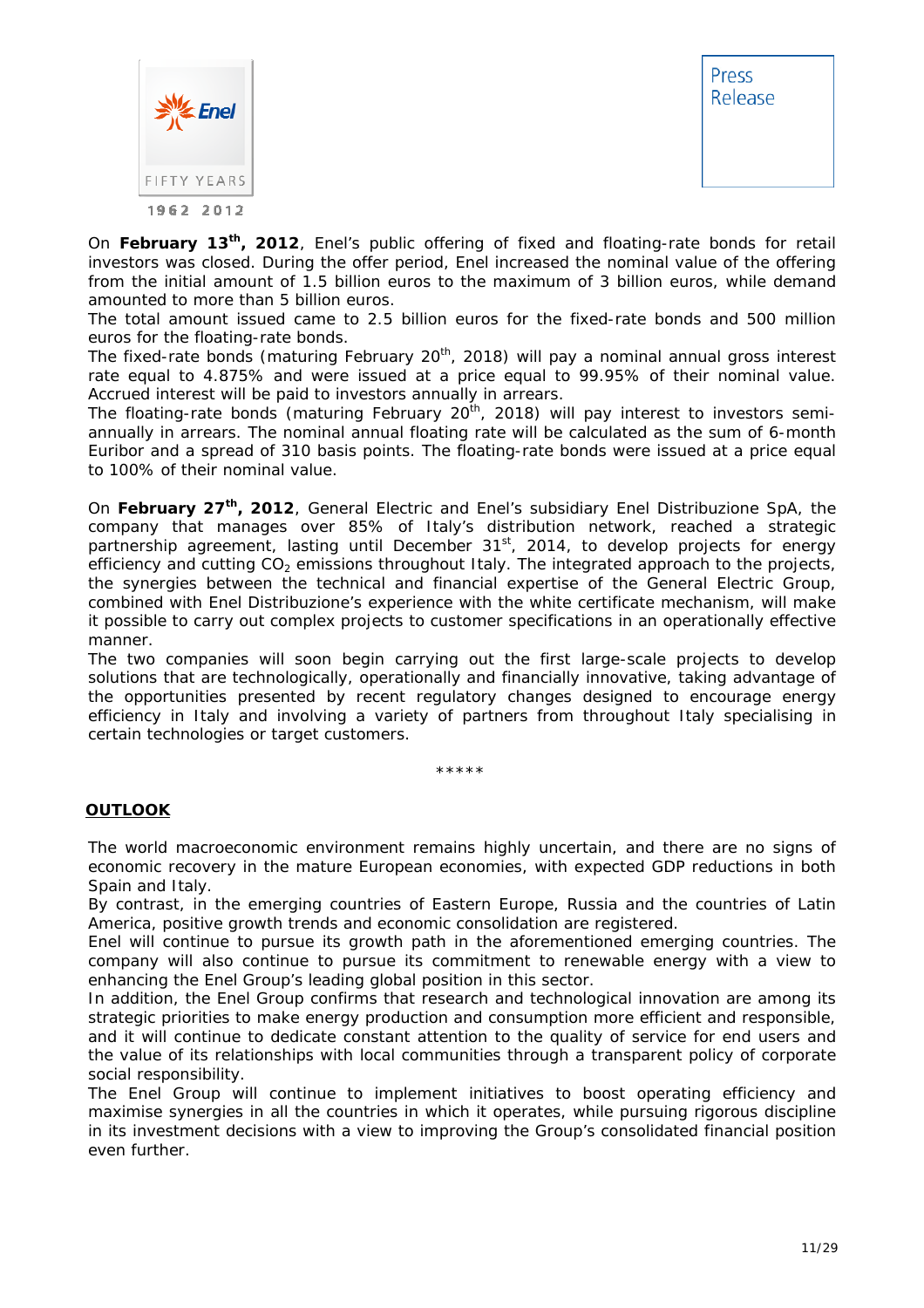

Against this backdrop, the geographical and technological diversification achieved by the Enel Group, together with a well-balanced portfolio of regulated and unregulated activities, will enable Enel to largely counterbalance the impact that the aforementioned weakness of European economies, especially Italy and Spain, could have on Group results.

\*\*\*\*\*

### **SHAREHOLDERS' MEETING AND DIVIDENDS**

The Board of Directors has convened the Shareholders' Meeting for April 30<sup>th</sup>, 2012, in a single session for both ordinary and extraordinary business.

The Ordinary Shareholders' Meeting will be asked to approve the statutory financial statements and examine the consolidated financial statements for 2011, and to approve the payment of a total dividend for 2011 of 0.26 euros per share. The total dividend for 2011 is therefore equal to about 2,445 million euros, compared with consolidated net ordinary income (i.e. generated by Enel's core business) of about 4,097 million euros, in line with the dividend policy implemented so far providing for a pay-out of 60% of consolidated net ordinary income.

At its meeting of September 28<sup>th</sup>, 2011, the Board of Directors approved the distribution to shareholders of an interim dividend on 2011 profits of 0.10 euros per share, which was paid on November 24<sup>th</sup>, 2011 with an ex-dividend date of November 21<sup>st</sup>, 2011. As regards the balance of the dividend for 2011, equal to 0.16 euros per share, the Board has proposed June  $18<sup>th</sup>$ , 2012 as the ex-dividend date and June  $21^{st}$ , 2012 as the distribution date. The dividend will be entirely paid out of Enel SpA's 2011 net income, which amounts to 2,467 million euros (of which 940 million euros has already been paid out as an interim dividend).

The Shareholders' Meeting will also be asked, as part of ordinary business, to approve a nonbinding resolution on the section of the report on compensation that sets out Enel SpA's compensation policy for Directors, the General Manager and key management personnel.

Finally, the Shareholders' Meeting will be asked, as part of extraordinary business, to approve a number of amendments to the bylaws to ensure gender balance on the Board of Directors and the Board of Statutory Auditors.

The documentation related to the items on the agenda of the Shareholders' Meeting will be made available to the public in accordance with applicable laws and regulations.

\*\*\*\*\*

#### **BONDS ISSUED AND MATURING BONDS**

The main bond issues made by the Enel Group in 2011 include the following:

• the issue in January  $25<sup>th</sup>$ , 2011, of bonds denominated in Colombian pesos by Emgesa totalling 290 million euros;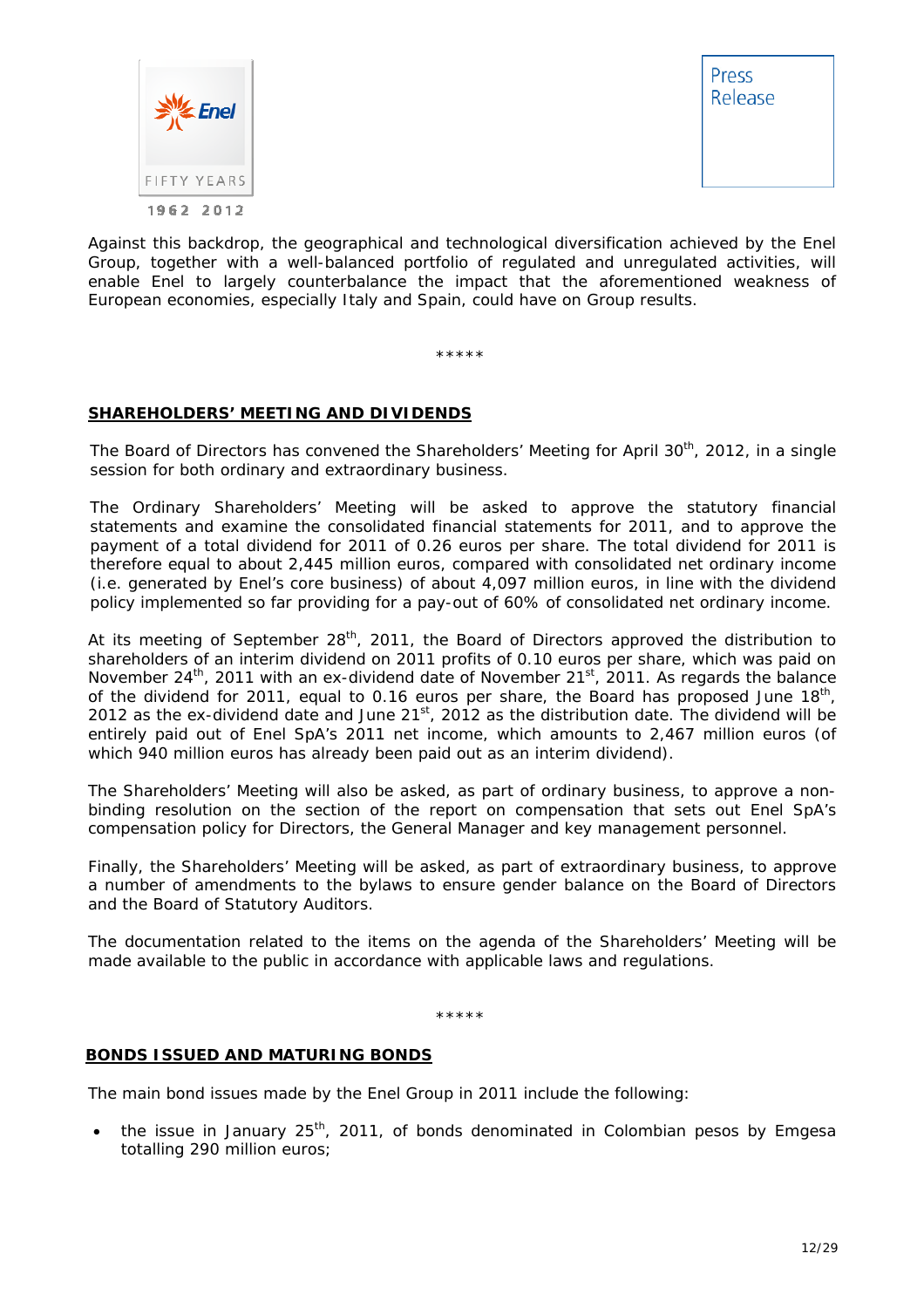

- the issue, in March and June 2011, under the Global Medium Term Notes programme*,* of bonds by Enel Finance International NV in the form of private placements and public placements (for those denominated in Swiss francs), guaranteed by Enel SpA, with the following characteristics:
	- 150 million euros fixed-rate 5.6% maturing in March  $10^{th}$ , 2031;
	- $-$  50 million euros fixed-rate 5.65% maturing in March 21st, 2030;
	- 150 million Swiss francs fixed-rate 2% maturing in December 23 $^{rd}$ , 2015;
	- 100 million Swiss francs fixed-rate 3% maturing in June 23 $^{\text{rd}}$ , 2020;
	- $-$  11,500 million yen fixed-rate 1% maturing in June 14<sup>th</sup>, 2018;
- the issue in June 15<sup>th</sup>, and October 17<sup>th</sup>, 2011, of bonds denominated in Brazilian reais by Ampla and Coelce totalling 311 million euros;
- the issue, on July 12th, 2011, under the Global Medium Term Notes programme*,* of a bond by Enel Finance International NV, guaranteed by Enel SpA, for institutional investors totalling 1,750 million euros, structured into the following two tranches:
	- 1,000 million euros fixed-rate 4.125% maturing July  $12^{th}$ , 2017;
	- 750 million euros fixed-rate 5% maturing July  $12^{th}$ , 2021;
- the issue on October 24th, 2011, under the Global Medium Term Notes programme*,* of a bond by Enel Finance International NV, guaranteed by Enel SpA, for institutional investors totalling 2,250 million euros, structured into the following two tranches:
	- 1,250 million euros fixed-rate 4.625% maturing June  $24<sup>th</sup>$ , 2015;
	- 1,000 million euros fixed-rate 5.750% maturing October 24<sup>th</sup>, 2018.

Between January  $1<sup>st</sup>$ , 2012 and June  $30<sup>th</sup>$ , 2013, a total of 4,818 million euros in bonds is scheduled to mature, including:

- 600 million euros in respect of a fixed-rate bond, issued by Parent Company Enel SpA, maturing in March 2012;
- 400 million euros in respect of a floating-rate bond, issued by Parent Company Enel SpA, maturing in March 2012;
- 300 million euros in respect of a floating-rate bond, issued by Endesa Capital, maturing in July 2012;
- 400 million pounds sterling (consolidated in the amount of 479 million euros) in respect of a fixed-rate bond, issued by International Endesa BV, maturing in July 2012;
- 230 million US dollars (consolidated in the amount of 178 million euros) in respect of a fixed-rate bond, issued by International Endesa BV, maturing in September 2012;
- 150 million euros in respect of a floating-rate bond, issued by International Endesa BV, maturing in November 2012;
- 1,000 million US dollars (consolidated in the amount of 773 million euros) in respect of a fixed-rate bond, issued by Enel Finance International NV, maturing in January 2013;
- 700 million euros in respect of a fixed-rate bond, issued by International Endesa BV, maturing in February 2013;
- 750 million euros in respect of a fixed-rate bond, issued by Parent Company Enel SpA, maturing in June 2013.

\*\*\*\*\*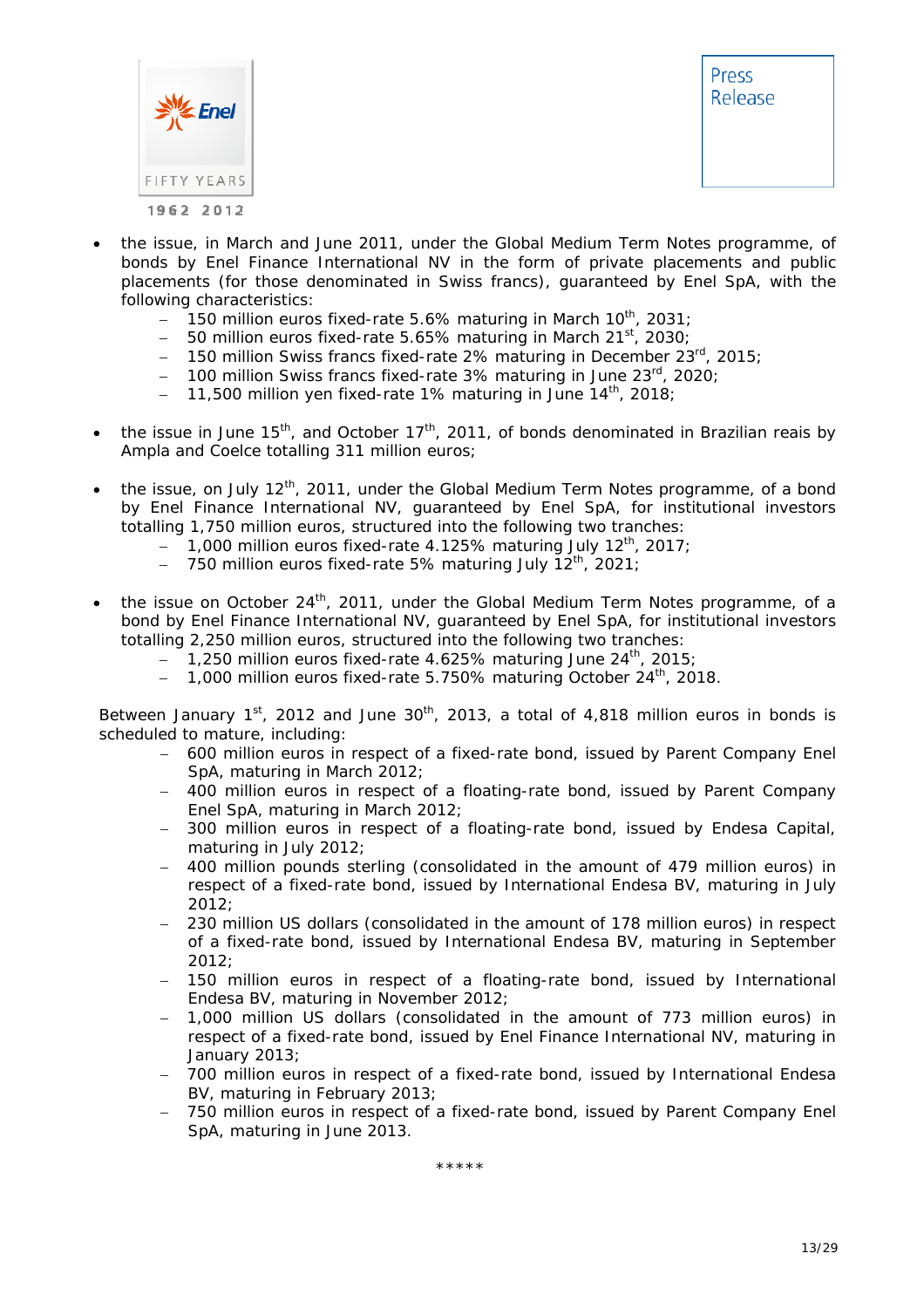



*At 9.30 am CET today, March 8th, 2012, at the Centro Congressi Enel in Viale Regina Margherita, 125, in Rome, the results for 2011 and the business plan for 2012-2016 will be presented to financial analysts and institutional investors, followed by a press conference. The event will be broadcast live on Enel's website www.enel.com.* 

*Documentation relating to the presentation will be available in the* Investor Relations *section of the website from the beginning of the event.* 

*The consolidated income statement, statement of comprehensive income, balance sheet and cash flow statement for the Enel Group and the corresponding statements for Parent Company Enel SpA are attached below. These statements and the related notes have been submitted to the Board of Auditors and the external auditors for their evaluation. A descriptive summary of the alternative performance indicators is also attached.* 

*The officer responsible for the preparation of the corporate financial reports, Luigi Ferraris, declares, pursuant to Article 154-bis, paragraph 2, of the Consolidated Law on Financial Intermediation, that the accounting information contained in this press release corresponds with that contained in the accounting documentation, books and records.* 

*The following section presents a summary of the results for Enel's divisions (the tables do not take into account any inter-sectoral eliminations).* 

\*\*\*\*\*

### **Results of the Divisions**

The description of performance and financial position by division and area presented here is based on the approach used by management in assessing Group performance for the two periods.

#### **Sales Division**

**Results** (millions of euros)**:** 

|          | 2011   | 2010   | Change   |
|----------|--------|--------|----------|
| Revenues | 17.731 | 18,697 | $-5.2%$  |
| EBITDA   | 561    | 483    | $+16.1%$ |
| EBIT     | 141    | 58     |          |
| Capex    | 90     | 62     | $+45.2%$ |

**Revenues** totalled 17,731 million euros in 2011, down 966 million euros on 2010 (-5.2%), essentially due to lower volumes sold on the electricity and natural gas markets.

**EBITDA** amounted to 561 million euros in 2011, up 78 million euros compared with 2010 (+16.1%). The rise is largely attributable to the improvement in the margin on electricity and gas sales on the free market, partially offset by the decrease in the margin on electricity sales on the regulated market.

**EBIT**, after depreciation, amortisation and impairment losses of 420 million euros (425 million euros in 2010), amounted to 141 million euros, up 83 million euros on the previous year. The performance was in line with the developments in EBITDA.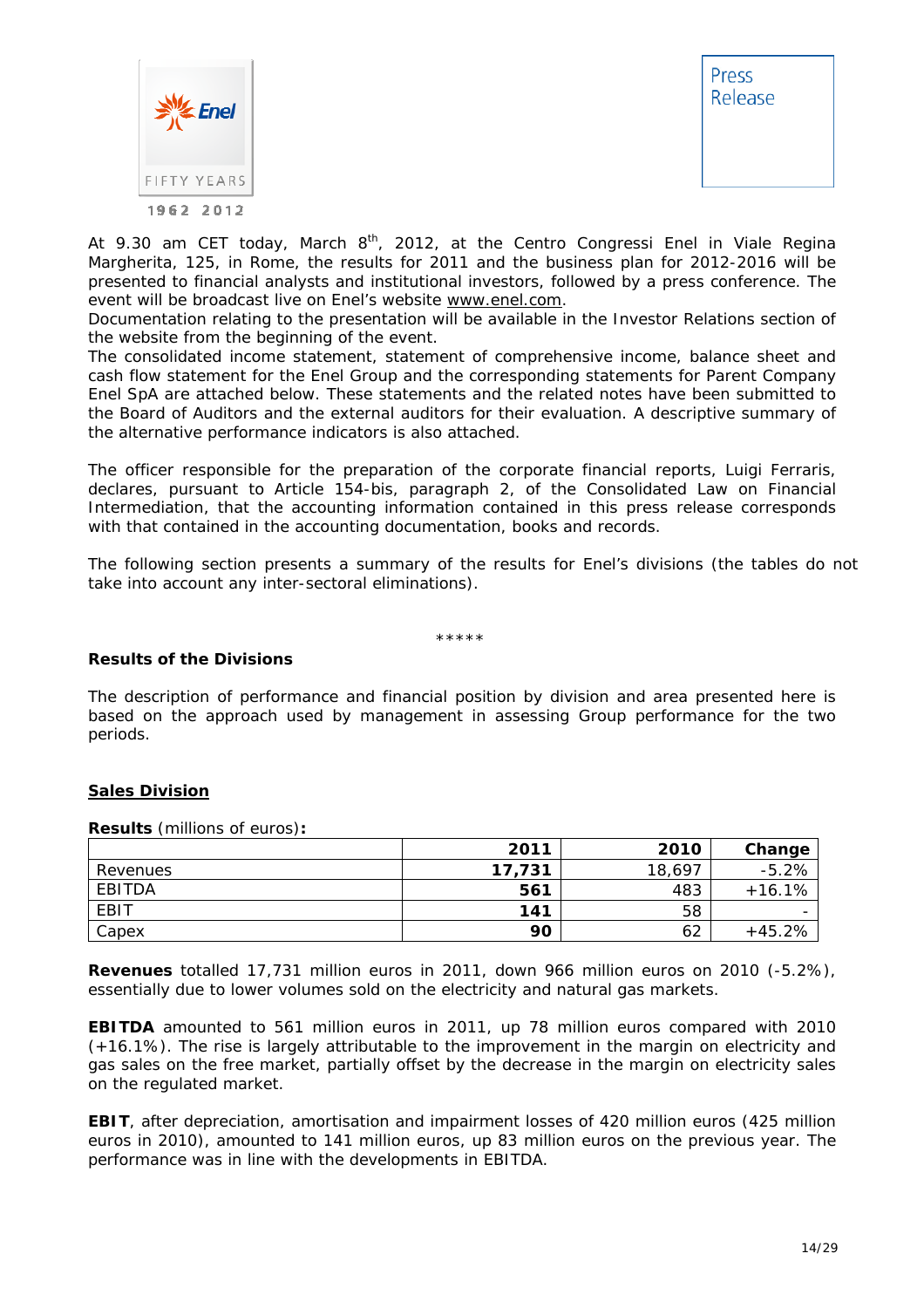

### **Generation and Energy Management Division**

**Results** (millions of euros)**:** 

|          | 2011   | 2010   | Change   |
|----------|--------|--------|----------|
| Revenues | 23,146 | 17,540 | $+32.0%$ |
| EBITDA   | 2,182  | 2,392  | $-8.8%$  |
| EBIT     | 1,590  | 1,832  | $-13.2%$ |
| Capex    | 432    | 648    | $-33.3%$ |

**Revenues** amounted to 23,146 million euros in 2011, up 5,606 million euros (+32.0%) compared with 2010. The change is essentially connected to the increase in revenues from the sale of electricity and trading activities on international markets, higher revenues from the sale of  $CO<sub>2</sub>$  emission allowances, and the recognised contribution over the course of the year for the Torrevaldaliga Nord power plant as a "new entrant" in the emissions trading system. The increase in revenues also reflects the gain (237 million euros) from the adjustment to fair value of the assets and liabilities of Hydro Dolomiti Enel, to the extent corresponding to the Group's equity investment in that company following loss of control as a result of the change in the company's corporate governance arrangements.

**EBITDA** totalled 2,182 million euros in 2011, down 210 million euros (-8.8%) compared with the 2,392 million euros posted in 2010. The decline is essentially attributable to the decrease in the margin on generation, sales and trading of natural gas, partially offset by the gain on the fair value measurement noted earlier following the change in control over Hydro Dolomiti Enel.

**EBIT** amounted to 1,590 million euros in 2011 (1,832 million euros in 2010), after an increase of 32 million euros in depreciation, amortisation and impairment losses.

#### **Engineering and Innovation Division**

| <b>Results</b> (millions of euros): |      |      |           |
|-------------------------------------|------|------|-----------|
|                                     | 2011 | 2010 | Change    |
| Revenues                            | 397  | 608  | $-34.7%$  |
| EBITDA                              | 12   | 14   | $-14.3%$  |
| EBIT                                | o    | 10   | $-10.0\%$ |
| Capex                               | 4    | 5    | $-20.0%$  |

**Revenues** amounted to 397 million euros in 2011, down 211 million euros (-34.7%) compared with the previous year. The decrease was essentially due to a decline in business in the Generation and Energy Management Division, E.On España and the companies of the International Division.

**EBITDA** came to 12 million euros in 2011, a decrease of 2 million euros, reflecting the differences in margins on the activities carried out in the two periods being compared.

**EBIT** amounted to 9 million euros in 2011, down 1 million euros, in line with the developments in EBITDA.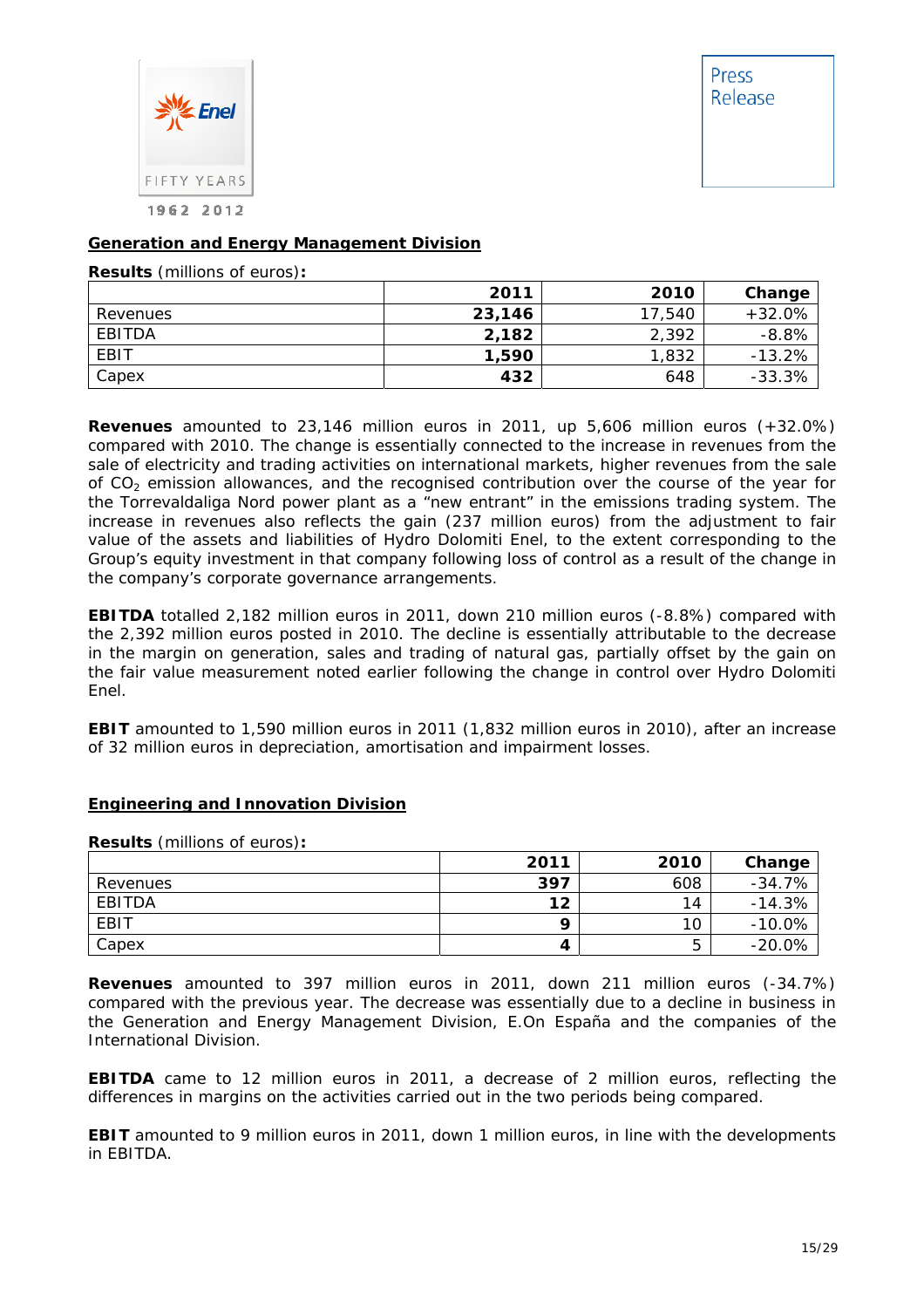

#### **Infrastructure and Networks Division**

**Results** (millions of euros)**:** 

|          | 2011  | 2010  | Change   |
|----------|-------|-------|----------|
| Revenues | 7.460 | 7.427 | $+0.4%$  |
| EBITDA   | 4,285 | 3,813 | $+12.4%$ |
| EBIT     | 3,347 | 2,911 | $+15.0%$ |
| Capex    | 1,383 | ,147  | $+20.6%$ |

**Revenues** amounted to 7,460 million euros in 2011, up 33 million euros (+0.4%) compared with 2010. The change was essentially attributable to greater revenues from grid connection fees, service continuity bonuses, adjustments and estimate revisions regarding transport operations, including the impact of equalisation mechanisms for previous years. These positive impacts were partially offset by the decline in revenues from electricity transport during the year.

**EBITDA** amounted to 4,285 million euros in 2011, up 472 million euros (+12.4%) compared with 2010, essentially due to higher grid connection fees and service continuity bonuses and the reduction in operating expenses, partially offset by the decrease in the electricity transport margin and the negative impact of the above-mentioned estimate revisions.

**EBIT**, after depreciation, amortisation and impairment losses of 938 million euros (902 million euros in 2010), totalled 3,347 million euros, up 436 million euros compared with the previous year (+15.0%).

#### **Iberia and Latin America Division**

**Results** (millions of euros)**:** 

|          | 2011   | 2010   | Change   |
|----------|--------|--------|----------|
| Revenues | 32,647 | 31,263 | $+4.4%$  |
| EBITDA   | 7,251  | 7,896  | $-8.2%$  |
| EBIT     | 4.057  | 4,643  | $-12.6%$ |
| Capex    | 2,491  | 2,866  | $-13.1%$ |

**Revenues** amounted to 32,647 million euros in 2011, an increase of 1,384 million euros (+4.4%) compared with 2010. The rise was attributable to greater revenues in Europe from generation activities, partially offset by the decline in distribution revenues.

**EBITDA** for 2011 amounted to 7,251 million euros, down 645 million euros (-8.2%) compared with 2010. The contraction was essentially accounted for by the decline in the margin on generation and sales in Europe, including the impact of the change in the scope of consolidation in the division, as well as the recognition of the net worth tax for 2011 in Colombia, which more than offset the increase in the generation and distribution margin registered in Latin America.

**EBIT**, after depreciation, amortisation and impairment losses of 3,194 million euros (3,253 million euros in 2010), totalled 4,057 million euros, a decrease of 586 million euros compared with the previous year.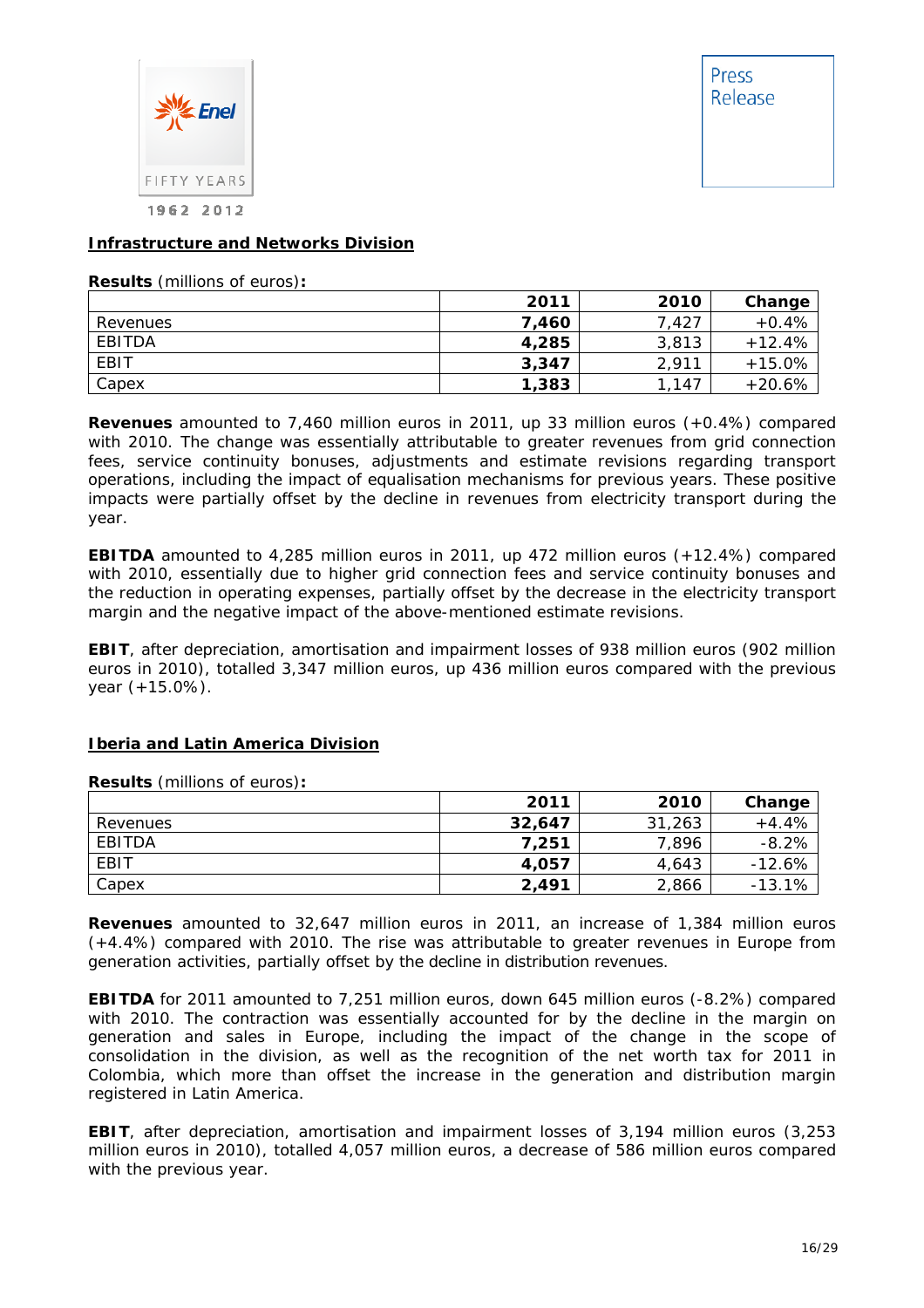

#### **International Division**

**Results** (millions of euros)**:** 

|          | 2011  | 2010  | Change   |
|----------|-------|-------|----------|
| Revenues | 7.715 | 6,360 | $+21.3%$ |
| EBITDA   | 1,642 | 1,520 | $+8.0%$  |
| EBIT     | 1,062 | 903   | $+17.6%$ |
| Capex    | 1,450 | 1,210 | $+19.8%$ |

**Revenues** rose by 1,355 million euros (+21.3%) in 2011, going from 6,360 million euros to 7,715 million euros. The performance reflected the greater revenues posted in Central Europe and Russia, due to greater volumes sold and higher sales prices respectively. These factors were partially offset by the decline in revenues in south-eastern Europe.

**EBITDA** amounted to 1,642 million euros in 2011, up 122 million euros compared with 2010. This rise was attributable to the increase in the margin in Central Europe, essentially due to Slovenské elektrárne, and the improvement in the margin achieved in Russia by Enel OGK-5 and RusEnergoSbyt. These effects were partially offset by a fall in the margin in south-eastern Europe, in particular due to the change in the scope of consolidation associated with the Bulgarian companies.

**EBIT** came to 1,062 million euros in 2011, up 159 million euros compared with the previous year, taking account of a decrease of 37 million euros in depreciation, amortisation and impairment losses.

#### **Renewable Energy Division**

**Results** (millions of euros)**:** 

|          | 2011  | 2010  | Change   |
|----------|-------|-------|----------|
| Revenues | 2,539 | 2,179 | $+16.5%$ |
| EBITDA   | 1,585 | 1,310 | $+21.0%$ |
| EBIT     | 1,080 | 966   | $+11.8%$ |
| Capex    | 1,557 | 1,065 | $+46.2%$ |

**Revenues** amounted to 2,539 million euros in 2011, an increase of 360 million euros (+16.5%) compared with the 2,179 million euros posted in 2010. The change reflected the gain recognised in 2011 from the split of EUFER assets, as well as the receipt of an indemnity for the expropriation of rights regarding a plant owned by a company in North America and the effect of the re-measurement to fair value of the assets and liabilities of a number of Spanish companies whose status concerning control requirements changed following transactions carried out during the year.

The remainder of the change was attributable to an increase in revenues from the sale of electricity due to greater output and higher average prices in Iberia and Latin America. These factors were partially offset by the reduction in revenues from retail operations.

**EBITDA** totalled 1,585 million euros in 2011, up 275 million euros (+21.0%) compared with the 1,310 million euros achieved in 2010, essentially due to the above-mentioned fair value remeasurement and the increase in the generation margin in Spain, Italy and the rest of Europe and the increase in the margin posted in North America.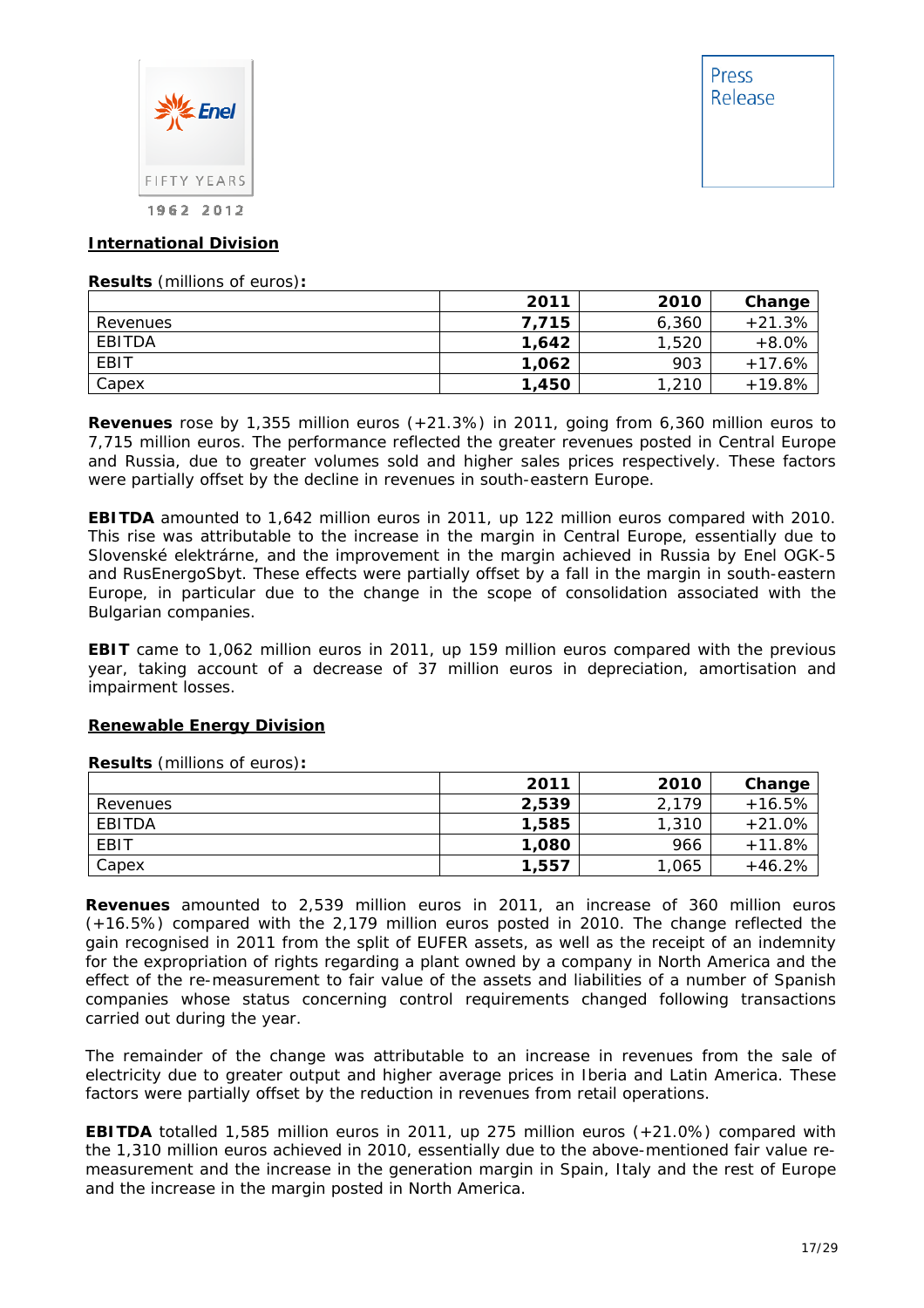

**EBIT** came to 1,080 million euros in 2011, an increase of 114 million euros, taking account of a 161 million euro increase in depreciation, amortisation and impairment losses, essentially due to the change in the scope of consolidation and the write down of the goodwill allocated to the Enel Green Power Hellas cash generating unit.

#### **Services and Other Activities Area**

**Results** (millions of euros)**:** 

|          | 2011  | 2010  | Change    |
|----------|-------|-------|-----------|
| Revenues | 1,356 | , 133 | $+19.7%$  |
| EBITDA   | 237   | 136   | $+74.3%$  |
| EBIT     | 132   | 26    |           |
| Capex    | 64    | 80    | $-20.0\%$ |

**Revenues** amounted to 1,356 million euros in 2011, up 223 million euros compared with 2010. The increase essentially reflected higher revenues from IT, telephony and insurance services, partially offset by lower revenues for contract work regarding IT projects (mainly due to the decline in the order book between the two periods being compared).

**EBITDA** amounted to 237 million euros in 2011, an increase of 101 million euros (+74.3%) compared with the previous year. The rise was essentially attributable to the positive effect of margins on contract work, the de-recognition of the liability regarding electricity discounts for current employees in Italy following the agreement signed in 2011, and the increase in the margin on reinsurance operations.

**EBIT** totalled 132 million euros in 2011, up 106 million euros compared with 2010, in line with developments in EBITDA.

\*\*\*\*\*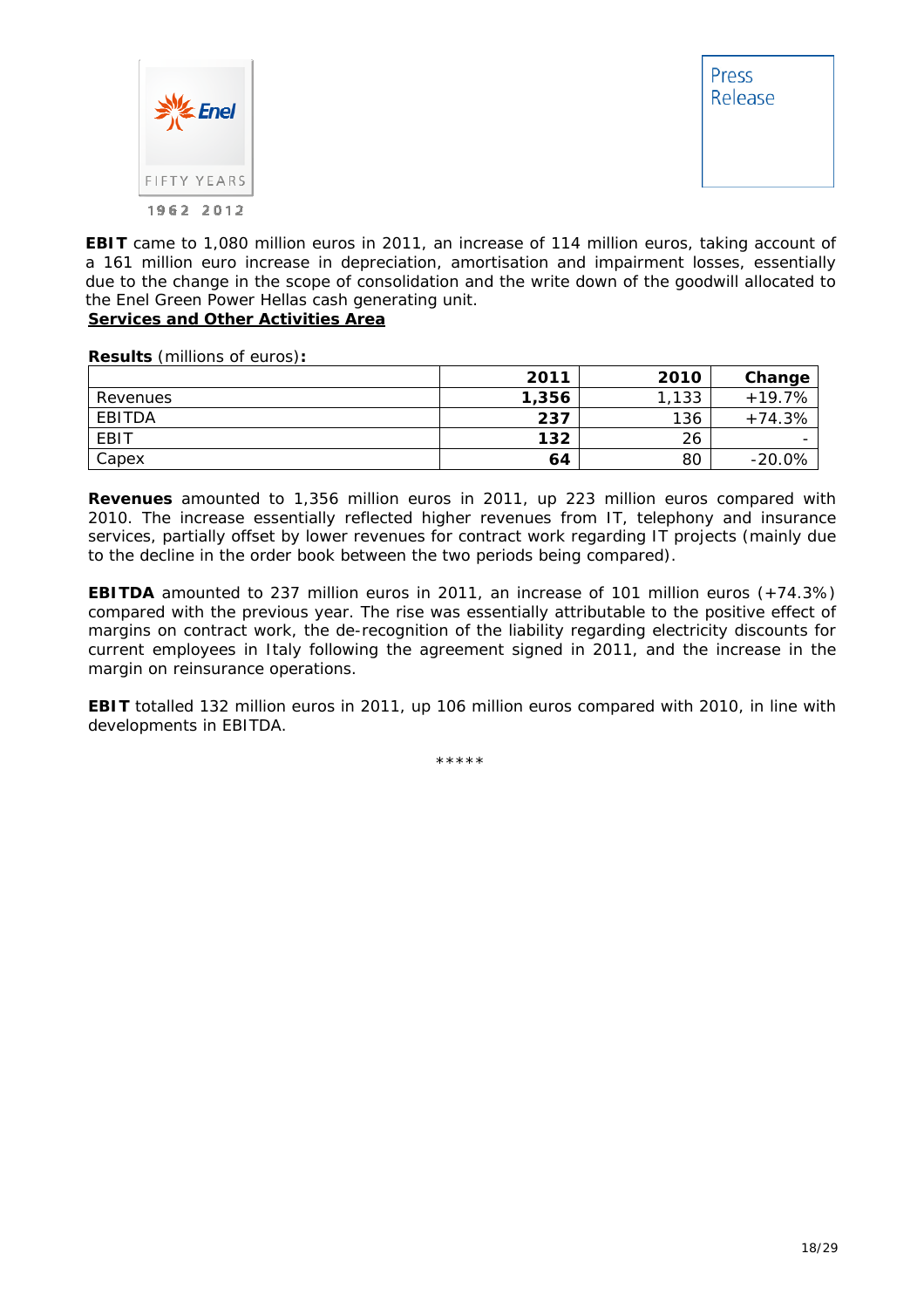

### **ALTERNATIVE PERFORMANCE INDICATORS**

The following section describes a number of alternative performance indicators, not envisaged under the IFRS-EU accounting standards, which are used in this press release in order to facilitate the assessment of the Group's performance and financial position.

- **EBITDA:** an indicator of Enel's operating performance, calculated as "Operating income" plus "Depreciation, amortisation and impairment";
- **Net financial debt**: an indicator of Enel's financial structure, determined by "Long-term loans", the current portion of long-term loans and "Short-term loans" less "Cash and cash equivalents" and current and non-current financial assets (financial receivables and securities other than equity investments) included in "Other current assets" and "Other non-current assets";
- **Net capital employed:** calculated as the sum of "Current assets", "Non-current assets" and "Net assets held for sale" net of "Current liabilities" and "Non-current liabilities", with the exception of the items considered in the definition of net financial debt;
- **Net assets held for sale:** calculated as the algebraic sum of "Assets held for sale" and "Liabilities held for sale";
- **Group net ordinary income**: this is defined as net income from ordinary operations pertaining to shareholders of the Parent Company.

\*\*\*\*\*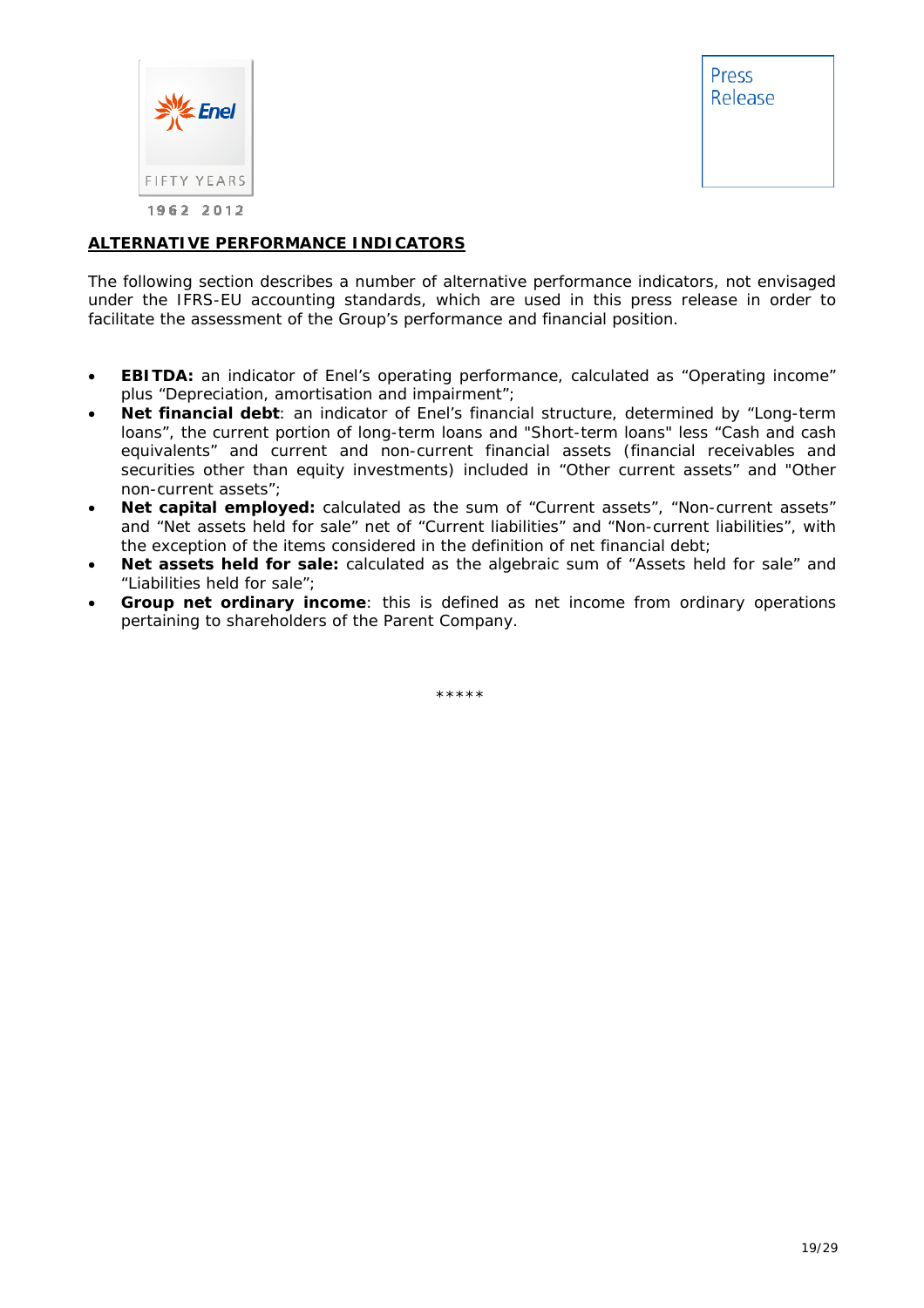

## **Consolidated Income Statement**

Millions of euro

|                                                                                               |            | 2011     |                                     | 2010                     |                                     |
|-----------------------------------------------------------------------------------------------|------------|----------|-------------------------------------|--------------------------|-------------------------------------|
|                                                                                               |            |          | of which<br>with related<br>parties |                          | of which<br>with related<br>parties |
| <b>Revenues</b>                                                                               |            |          |                                     |                          |                                     |
| Revenues from sales and services                                                              |            | 77,573   | 7,455                               | 71,943                   | 7.740                               |
| Other revenues and income                                                                     |            | 1,941    | 208                                 | 1,434                    | 5                                   |
|                                                                                               | [Subtotal] | 79,514   |                                     | 73,377                   |                                     |
| Costs                                                                                         |            |          |                                     |                          |                                     |
| Raw materials and consumables                                                                 |            | 42,901   | 9,970                               | 36,457                   | 10,985                              |
| Services                                                                                      |            | 14,440   | 2,287                               | 13,628                   | 1,928                               |
| Personnel                                                                                     |            | 4,296    |                                     | 4,907                    |                                     |
| Depreciation, amortization and impairment losses                                              |            | 6,351    |                                     | 6,222                    | 8                                   |
| Other operating expenses                                                                      |            | 2,143    | 26                                  | 2,950                    | 3                                   |
| Capitalized costs                                                                             |            | (1, 711) |                                     | (1, 765)                 |                                     |
|                                                                                               | [Subtotal] | 68,420   |                                     | 62,399                   |                                     |
| Net income/(charges) from commodity risk<br>management                                        |            | 272      | 77                                  | 280                      | 8                                   |
| <b>Operating income</b>                                                                       |            | 11,366   |                                     | 11,258                   |                                     |
| Financial income                                                                              |            | 2,693    | 29                                  | 2,576                    | 21                                  |
| Financial expense                                                                             |            | 5,717    | 7                                   | 5,774                    |                                     |
| Share of income/(expense) from equity investments<br>accounted for using the equity method    |            | 96       |                                     | 14                       |                                     |
| Income before taxes                                                                           |            | 8,438    |                                     | 8,074                    |                                     |
| Income taxes                                                                                  |            | 3,080    |                                     | 2,401                    |                                     |
| Net income from continuing operations                                                         |            | 5,358    |                                     | 5,673                    |                                     |
| Net income from discontinued operations                                                       |            |          |                                     | $\overline{\phantom{a}}$ |                                     |
| Net income for the year (shareholders of the Parent<br>Company and non-controlling interests) |            | 5,358    |                                     | 5,673                    |                                     |
| Attributable to shareholders of the Parent Company                                            |            | 4,148    |                                     | 4,390                    |                                     |
| Attributable to non-controlling interests                                                     |            | 1,210    |                                     | 1,283                    |                                     |
| Earnings per share (euro)                                                                     |            | 0.44     |                                     | 0.47                     |                                     |
| Diluted earnings per share (euro)                                                             |            | 0.44     |                                     | 0.47                     |                                     |
| Earnings from continuing operations per share                                                 |            | 0.44     |                                     | 0.47                     |                                     |
| Diluted earnings from continuing operations per share                                         |            | 0.44     |                                     | 0.47                     |                                     |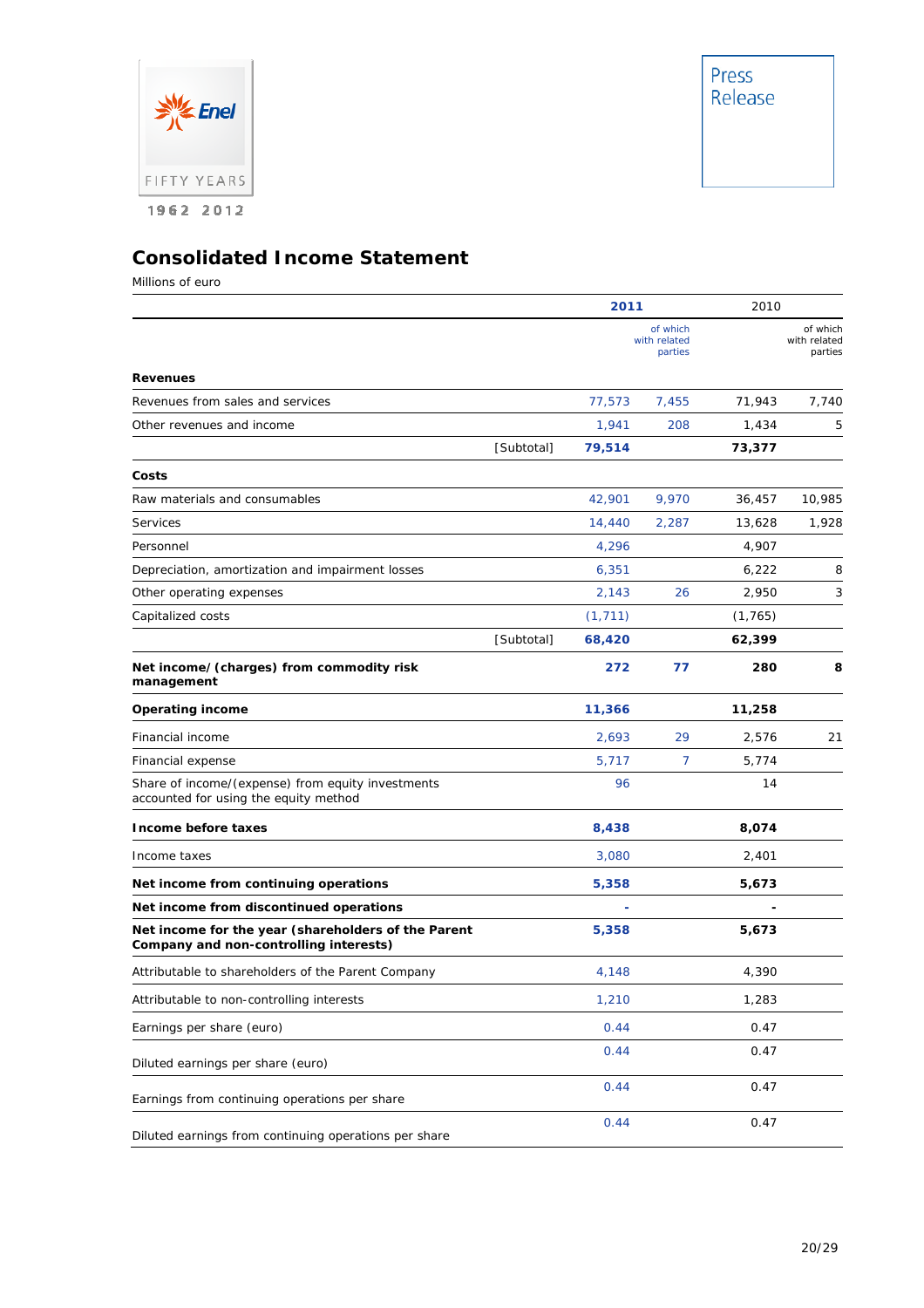



# **Statement of Consolidated Comprehensive Income**

Millions of euro

|                                                                                     | 2011  | 2010 restated |
|-------------------------------------------------------------------------------------|-------|---------------|
| Net income for the year                                                             | 5,358 | 5,673         |
| Other comprehensive income:                                                         |       |               |
| - Effective portion of change in the fair value of cash flow hedges                 | (161) | 307           |
| - Income recognized in equity by companies accounted for using the equity<br>method | (9)   | 16            |
| - Change in the fair value of financial investments available for sale              | (61)  | 384           |
| - Exchange rate differences                                                         | (731) | 2,323         |
| Income/(Loss) recognized directly in equity                                         | 4,396 | 8,703         |
| Comprehensive income for the year                                                   | (161) | 307           |
| Attributable to:                                                                    |       |               |
| - shareholders of the Parent Company                                                | 3,674 | 6,145         |
| - non-controlling interests                                                         | 722   | 2,558         |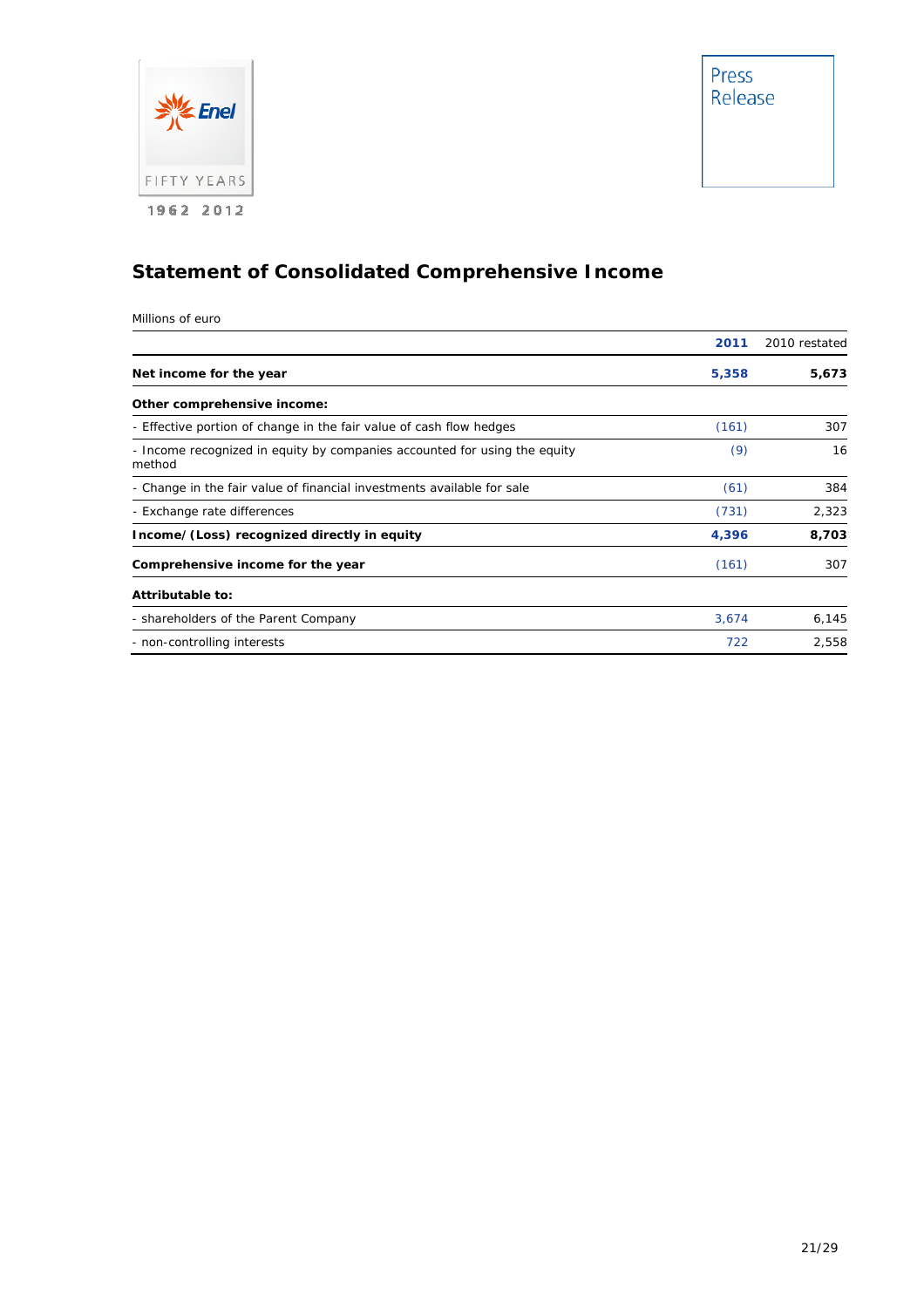

## **Consolidated Balance Sheet**

#### Millions of euro

| <b>ASSETS</b>                                               |         | at Dec. 31, 2011 |                                     | at Dec. 31, 2010<br>restated |                                     |
|-------------------------------------------------------------|---------|------------------|-------------------------------------|------------------------------|-------------------------------------|
|                                                             |         |                  | of which<br>with related<br>parties |                              | of which<br>with related<br>parties |
| <b>Non-current assets</b>                                   |         |                  |                                     |                              |                                     |
| Property, plant and equipment                               |         | 80,592           |                                     | 78,094                       |                                     |
| Investment property                                         |         | 245              |                                     | 299                          |                                     |
| Intangible assets                                           |         | 39,075           |                                     | 39,581                       |                                     |
| Deferred tax assets                                         |         | 6,011            |                                     | 6,017                        |                                     |
| Equity investments accounted for using<br>the equity method |         | 1,085            |                                     | 1,033                        |                                     |
| Non-current financial assets <sup>(1)</sup>                 |         | 6,325            |                                     | 4,701                        |                                     |
| Other non-current assets                                    |         | 506              |                                     | 1,062                        |                                     |
|                                                             | [Total] | 133,839          |                                     | 130,787                      |                                     |
| <b>Current assets</b>                                       |         |                  |                                     |                              |                                     |
| Inventories                                                 |         | 3,148            |                                     | 2,803                        |                                     |
| Trade receivables                                           |         | 11,570           | 1,473                               | 12,505                       | 1,065                               |
| Tax receivables                                             |         | 1,251            |                                     | 1,587                        |                                     |
| Current financial assets <sup>(2)</sup>                     |         | 10,466           | 1                                   | 11,922                       | 69                                  |
| Other current assets                                        |         | 2,135            | 92                                  | 2,176                        | 79                                  |
| Cash and cash equivalents                                   |         | 7,015            |                                     | 5,164                        |                                     |
|                                                             | [Total] | 35,585           |                                     | 36,157                       |                                     |
| <b>Assets held for sale</b>                                 |         | 381              |                                     | 1,618                        |                                     |
| <b>TOTAL ASSETS</b>                                         |         | 169,805          |                                     | 168,562                      |                                     |

 (1) Of which long-term financial receivables for 3,496 million euros at December 31, 2011 (2,463 million euros at December 31, 2010) and other securities for 80 million euros at December 31, 2011 (104 million euros at December 31, 2010).

(2) Of which current portion of long-term financial receivables, short-term financial receivables and other securities at December 31, 2011 for 5,632 million euros (9,290 million euros at December 31, 2010), 2,270 million euros (1,608 million euros at December 31, 2010) and 52 million euros (95 million euros at December 31, 2010).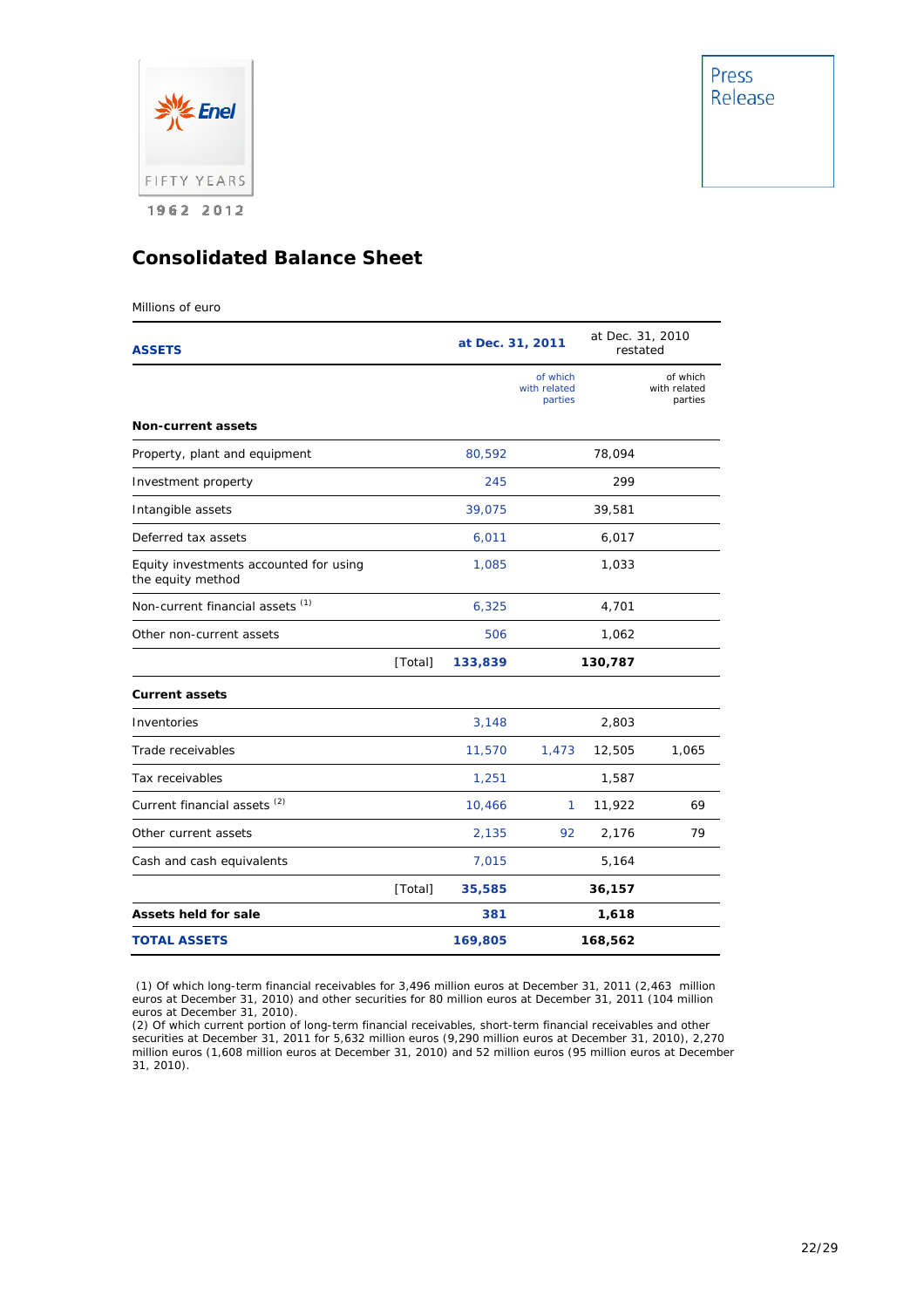

#### Millions of euro

| LIABILITIES AND SHAREHOLDERS' EQUITY                          |         | at Dec. 31, 2011 at Dec. 31, 2010<br>restated |                                        |         |                                        |
|---------------------------------------------------------------|---------|-----------------------------------------------|----------------------------------------|---------|----------------------------------------|
|                                                               |         |                                               | of which<br>with<br>related<br>parties |         | of which<br>with<br>related<br>parties |
| Equity attributable to the shareholders of the Parent Company |         |                                               |                                        |         |                                        |
| Share capital                                                 |         | 9,403                                         |                                        | 9,403   |                                        |
| Other reserves                                                |         | 10,348                                        |                                        | 10,791  |                                        |
| Retained earnings (losses carried forward)                    |         | 15,831                                        |                                        | 14,345  |                                        |
| Net income for the year (1)                                   |         | 3.208                                         |                                        | 3,450   |                                        |
|                                                               | [Total] | 38,790                                        |                                        | 37,989  |                                        |
| <b>Non-controlling interests</b>                              |         | 15,650                                        |                                        | 15,877  |                                        |
| <b>Total shareholders' equity</b>                             |         | 54,440                                        |                                        | 53,866  |                                        |
| <b>Non-current liabilities</b>                                |         |                                               |                                        |         |                                        |
| Long-term loans                                               |         | 48,703                                        |                                        | 52,440  |                                        |
| Post-employment and other employee benefits                   |         | 3,000                                         |                                        | 3,069   |                                        |
| Provisions for risks and charges                              |         | 7,831                                         |                                        | 9,026   |                                        |
| Deferred tax liabilities                                      |         | 11,505                                        |                                        | 11,336  |                                        |
| Non-current financial liabilities                             |         | 2,307                                         |                                        | 2,591   |                                        |
| Other non-current liabilities                                 |         | 1,313                                         |                                        | 1,244   |                                        |
|                                                               | [Total] | 74,659                                        |                                        | 79,706  |                                        |
| <b>Current liabilities</b>                                    |         |                                               |                                        |         |                                        |
| Short-term loans                                              |         | 4,799                                         |                                        | 8,209   |                                        |
| Current portion of long-term loans                            |         | 9,672                                         |                                        | 2,999   |                                        |
| Trade payables                                                |         | 12,931                                        | 3,304                                  | 12,373  | 2,777                                  |
| Income tax payable                                            |         | 671                                           |                                        | 687     |                                        |
| Current financial liabilities                                 |         | 3,668                                         | $\overline{2}$                         | 1,672   |                                        |
| Other current liabilities                                     |         | 8,907                                         | 15                                     | 8,052   | 13                                     |
|                                                               | [Total] | 40,648                                        |                                        | 33,992  |                                        |
| Liabilities held for sale                                     |         | 58                                            |                                        | 998     |                                        |
| <b>Total liabilities</b>                                      |         | 115,365                                       |                                        | 114,696 |                                        |
| TOTAL LIABILITIES AND SHAREHOLDERS' EQUITY                    |         | 169,805                                       |                                        | 168,562 |                                        |

(1) Net income is reported net of the interim dividend (€940 million in both years).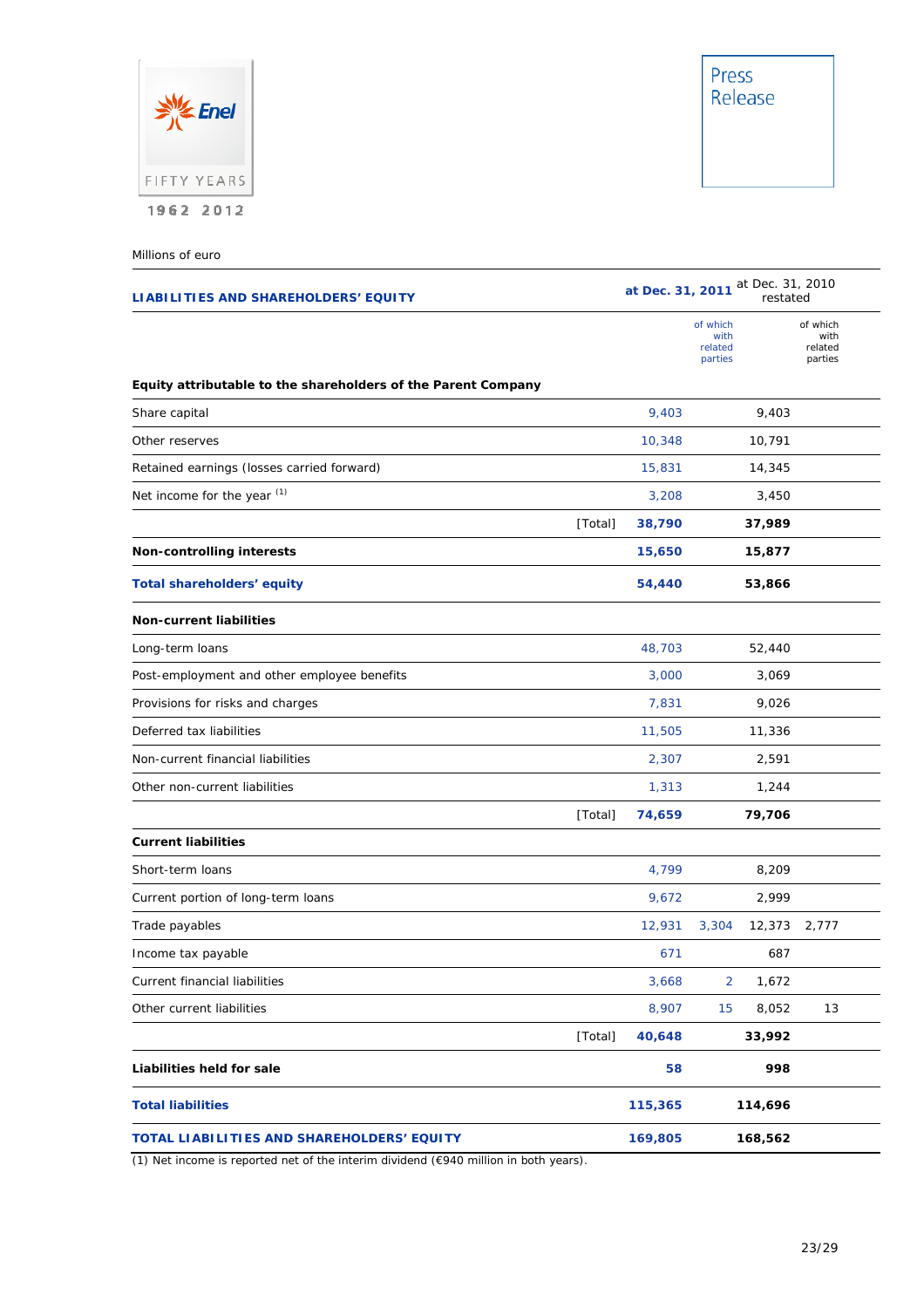

## **Consolidated Statement of Cash Flows**

Millions of euro

|                                                                                                               |          | 2011                                |           | 2010                                   |
|---------------------------------------------------------------------------------------------------------------|----------|-------------------------------------|-----------|----------------------------------------|
|                                                                                                               |          | of which<br>with related<br>parties |           | of which<br>with<br>related<br>parties |
| Net income for the year                                                                                       | 5,358    |                                     | 5,673     |                                        |
| <b>Adjustments for:</b>                                                                                       |          |                                     |           |                                        |
| Amortization and impairment losses of intangible assets                                                       | 1,102    |                                     | 999       |                                        |
| Depreciation and impairment losses of property, plant and equipment                                           | 4,730    |                                     | 4,511     |                                        |
| Exchange rate adjustments of foreign currency assets and liabilities (including<br>cash and cash equivalents) | 417      |                                     | 509       |                                        |
| Accruals to provisions                                                                                        | 387      |                                     | 1,812     |                                        |
| Financial (income)/expense                                                                                    | 2,219    |                                     | 2,319     |                                        |
| Income taxes                                                                                                  | 3,080    |                                     | 2,401     |                                        |
| (Gains)/Losses on disposals and other non-monetary items                                                      | (73)     |                                     | 476       |                                        |
| Cash flow from operating activities before changes in net working capital                                     | 17,220   |                                     | 18,700    |                                        |
| Increase/(Decrease) in provisions                                                                             | (1, 749) |                                     | (1,705)   |                                        |
| (Increase)/Decrease in inventories                                                                            | (334)    |                                     | (331)     |                                        |
| (Increase)/Decrease in trade receivables                                                                      | 335      | (408)                               | (286)     | 426                                    |
| (Increase)/Decrease in financial and non-financial assets/liabilities                                         | 571      | 59                                  | 190       | (131)                                  |
| Increase/(Decrease) in trade payables                                                                         | 567      | 527                                 | 1,256     | (64)                                   |
| Interest income and other financial income collected                                                          | 1,371    | 29                                  | 1,282     | 21                                     |
| Interest expense and other financial expense paid                                                             | (3,897)  | (7)                                 | (4, 106)  |                                        |
| Income taxes paid                                                                                             | (2, 371) |                                     | (3, 275)  |                                        |
| Cash flows from operating activities (a)                                                                      | 11,713   |                                     | 11,725    |                                        |
| Investments in property, plant and equipment                                                                  | (6, 957) |                                     | (6, 468)  |                                        |
| Investments in intangible assets                                                                              | (632)    |                                     | (719)     |                                        |
| Investments in entities (or business units) less cash and cash equivalents acquired                           | (153)    |                                     | (282)     |                                        |
| Disposals of entities (or business units) less cash and cash equivalents sold                                 | 165      |                                     | 2,610     |                                        |
| (Increase)/Decrease in other investing activities                                                             | 177      |                                     | (51)      |                                        |
| Cash flows from investing/disinvesting activities (b)                                                         | (7, 400) |                                     | (4,910)   |                                        |
| Financial debt (new long-term borrowing)                                                                      | 10,486   |                                     | 5,497     |                                        |
| Financial debt (repayments and other net changes)                                                             | (9, 427) |                                     | (10, 748) |                                        |
| Collection of proceeds from sale of equity holdings without loss of control                                   | (51)     |                                     | 2,422     |                                        |
| Dividends and interim dividends paid                                                                          | (3, 517) |                                     | (3, 147)  |                                        |
| Cash flows from financing activities (c)                                                                      | (2,509)  |                                     | (5,976)   |                                        |
| Impact of exchange rate fluctuations on cash and cash equivalents (d)                                         | (74)     |                                     | 214       |                                        |
| Increase/(Decrease) in cash and cash equivalents $(a+b+c+d)$                                                  | 1,730    |                                     | 1,053     |                                        |
| Cash and cash equivalents at beginning of the year                                                            | 5,342    |                                     | 4,289     |                                        |
| Cash and cash equivalents at the end of the year (1)                                                          | 7,072    |                                     | 5,342     |                                        |

(1) Of which cash and cash equivalents equal to 7,015 million euros at December 31, 2011 (5,164 million euros at December 31, 2010), short-term securities equal to 52 euros million at December 31, 2011 (95 million euros at December 31, 2010) and cash and cash equivalents pertaining to assets held for sale in the amount of 5 million euros at December 31, 2011 (83 million euros at December 31, 2010).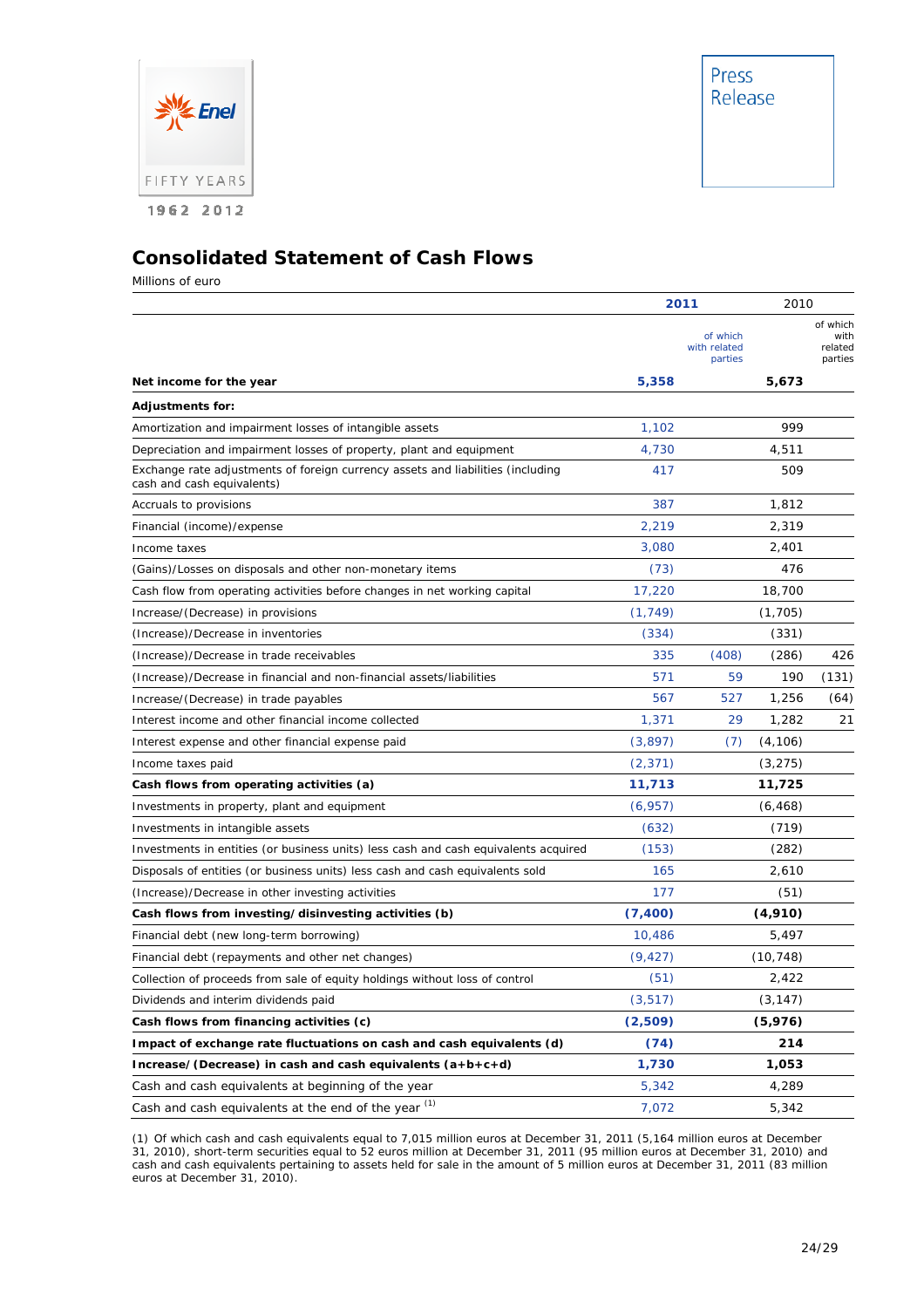Press<br>Release



# **Enel SpA - Income Statement**

Millions of euros

|                                                     |             | 2011  |                                  | 2010           |                                  |
|-----------------------------------------------------|-------------|-------|----------------------------------|----------------|----------------------------------|
|                                                     |             |       | of which with<br>related parties |                | of which with<br>related parties |
| <b>Revenues</b>                                     |             |       |                                  |                |                                  |
| Revenues from sales and services                    |             | 732   | 731                              | 670            | 668                              |
| Other revenues and income                           |             | 30    | 6                                | $\overline{7}$ | 5                                |
|                                                     | (Sub Total) | 762   |                                  | 677            |                                  |
| Net income from disposal of equity<br>investment    |             |       |                                  | 731            | (2)                              |
| Costs                                               |             |       |                                  |                |                                  |
| Electricity purchases and consumables               |             | 361   | 21                               | 342            | 25                               |
| Services, leases and rentals                        |             | 276   | 100                              | 267            | 100                              |
| Personnel                                           |             | 118   |                                  | 99             |                                  |
| Depreciation, amortization and impairment<br>losses |             | 33    |                                  | 22             |                                  |
| Other operating expenses                            |             | 70    | 25                               | 41             | (16)                             |
|                                                     | (Sub Total) | 858   |                                  | 771            |                                  |
| <b>Operating income</b>                             |             | (96)  |                                  | 637            |                                  |
| Income from equity investments                      |             | 3,223 | 3,223                            | 3,369          | 3,369                            |
| Financial income                                    |             | 2,826 | 1,352                            | 2,087          | 674                              |
| Financial expense                                   |             | 3,698 | 1,820                            | 3,219          | 1,260                            |
|                                                     | (Sub Total) | 2,351 |                                  | 2,237          |                                  |
| Income before taxes                                 |             | 2,255 |                                  | 2,874          |                                  |
| Income taxes                                        |             | (212) |                                  | (243)          |                                  |
| <b>NET INCOME FOR THE YEAR</b>                      |             | 2,467 |                                  | 3,117          |                                  |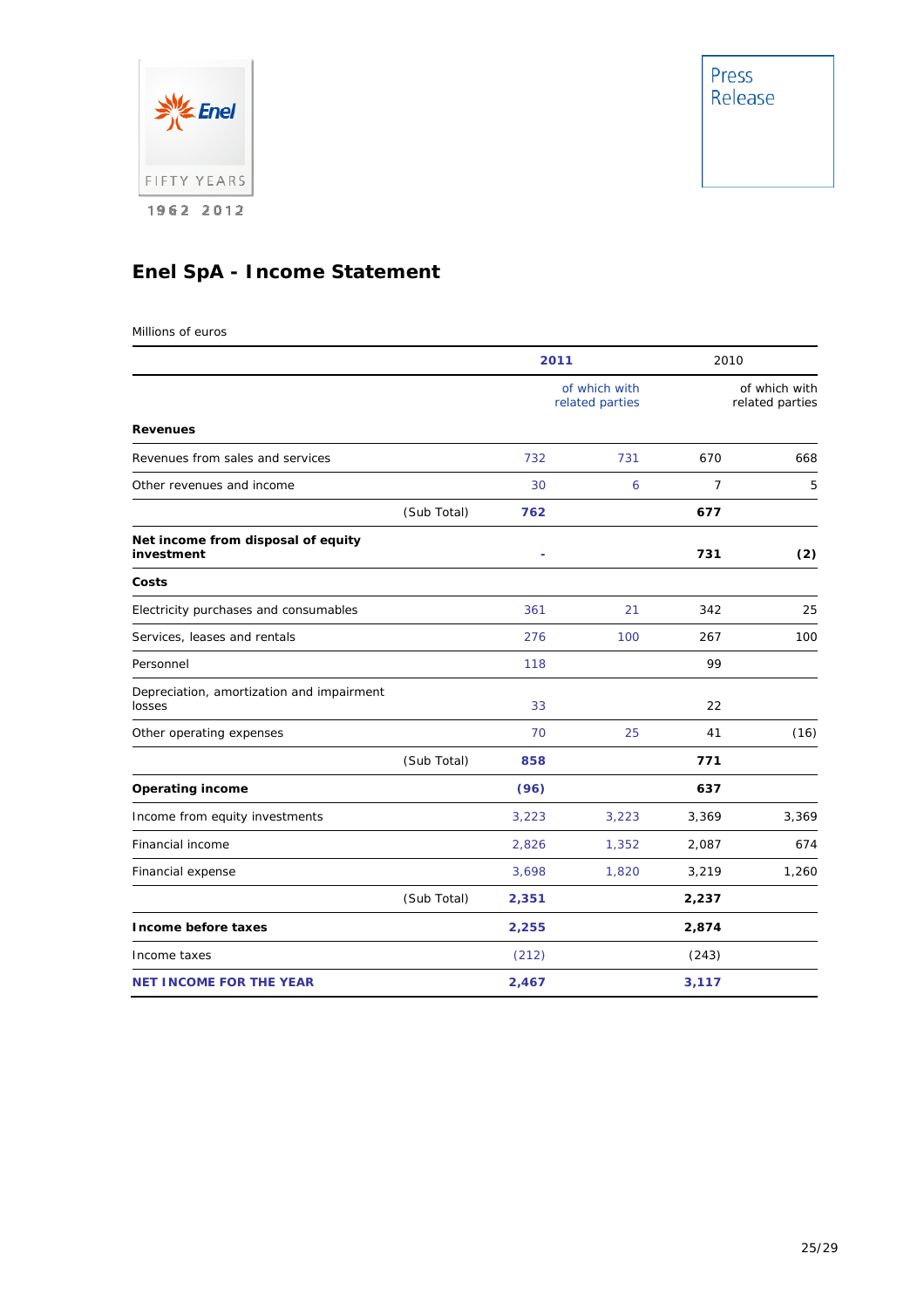

# **Enel SpA - Statement of comprehensive income for the year**

Millions of euros

|                                                                         | 2011  | 2010  |
|-------------------------------------------------------------------------|-------|-------|
| Net income for the year                                                 | 2,467 | 3,117 |
| Other components of comprehensive income:                               |       |       |
| Effective portion of change in the fair value of cash<br>flow hedges    | (101) | 6     |
| Change in the fair value of financial investments<br>available for sale | (59)  | 18    |
| Income (loss) recognized directly in equity                             | (160) | 24    |
| <b>COMPREHENSIVE INCOME FOR THE YEAR</b>                                | 2,307 | 3,141 |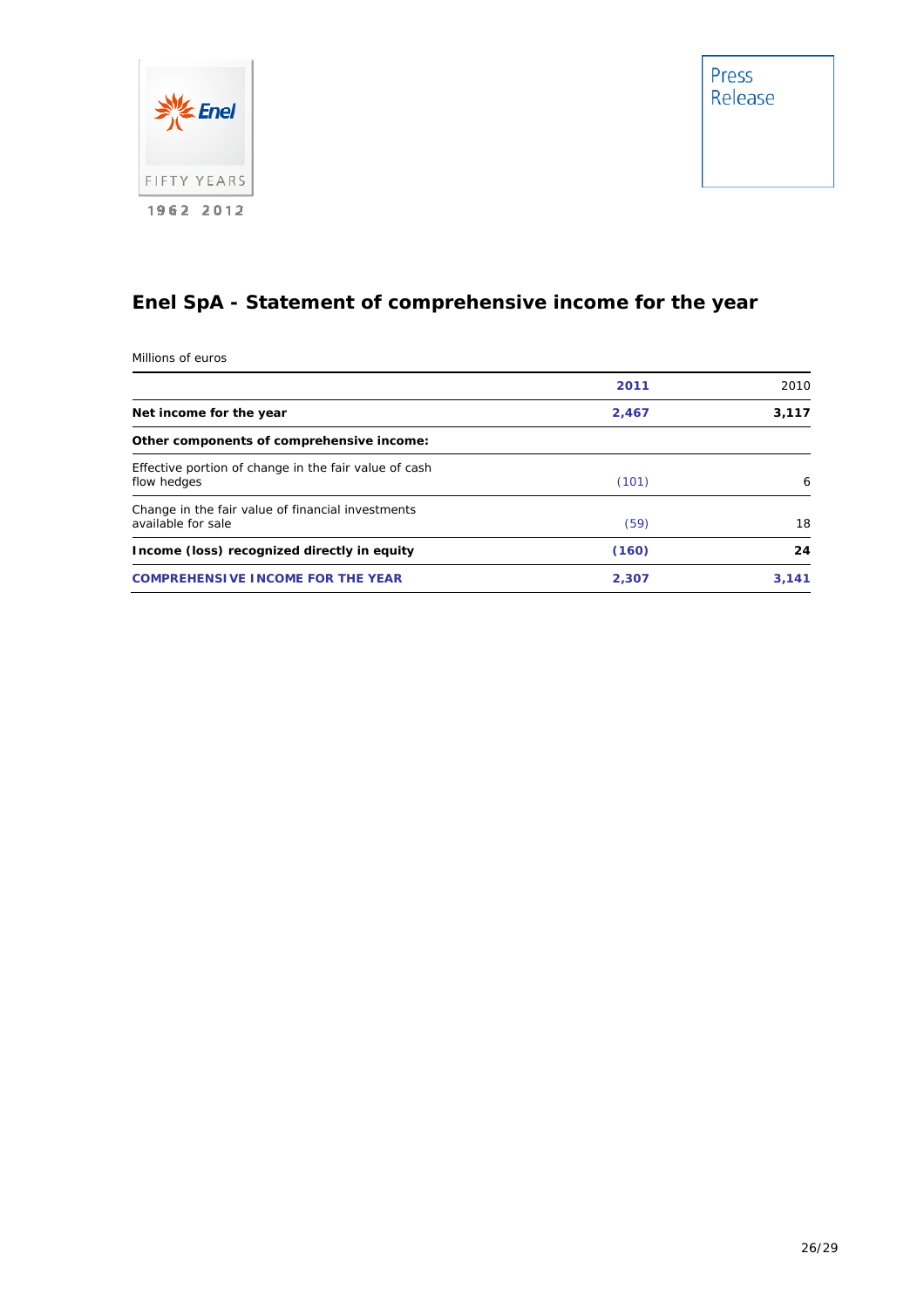

## **Enel SpA - Balance Sheet**

#### Millions of euros

| <b>ASSETS</b>                                     |         | at Dec. 31, 2011 |                                  | at Dec. 31, 2010 |                                  |
|---------------------------------------------------|---------|------------------|----------------------------------|------------------|----------------------------------|
|                                                   |         |                  | of which with<br>related parties |                  | of which with<br>related parties |
| <b>Non-current assets</b>                         |         |                  |                                  |                  |                                  |
| Property, plant and equipment                     |         | 6                |                                  | 5                |                                  |
| Intangible assets                                 |         | 17               |                                  | 15               |                                  |
| Deferred tax assets                               |         | 358              |                                  | 328              |                                  |
| Equity investments                                |         | 38,759           |                                  | 38,831           |                                  |
| Non-current financial assets (1)                  |         | 2,080            | 609                              | 1,448            | 630                              |
| Other non-current assets                          |         | 262              | 219                              | 264              | 222                              |
|                                                   | (Total) | 41,482           |                                  | 40,891           |                                  |
| <b>Current assets</b>                             |         |                  |                                  |                  |                                  |
| Trade receivables                                 |         | 574              | 566                              | 542              | 533                              |
| Income tax receivables                            |         | 366              |                                  | 272              |                                  |
| Current financial assets <sup>(2)</sup>           |         | 9,668            | 8,648                            | 9,693            | 8,900                            |
| Cash and cash equivalents                         |         | 1,832            |                                  | 2,117            |                                  |
| Other current assets                              |         | 244              | 181                              | 257              | 205                              |
|                                                   | (Total) | 12,684           |                                  | 12,881           |                                  |
| Non-current assets classified as<br>held for sale |         | ٠                |                                  | $\blacksquare$   |                                  |
| <b>TOTAL ASSETS</b>                               |         | 54,166           |                                  | 53,772           |                                  |

(1) Of which long-term financial receivables equal to 325 million euros at December 31, 2011 (334 million euros at December 31, 2010).

(2) Of which short-term financial receivables equal to 8,917 million euros at December 31, 2011 (9,209 million euros at December 31, 2010).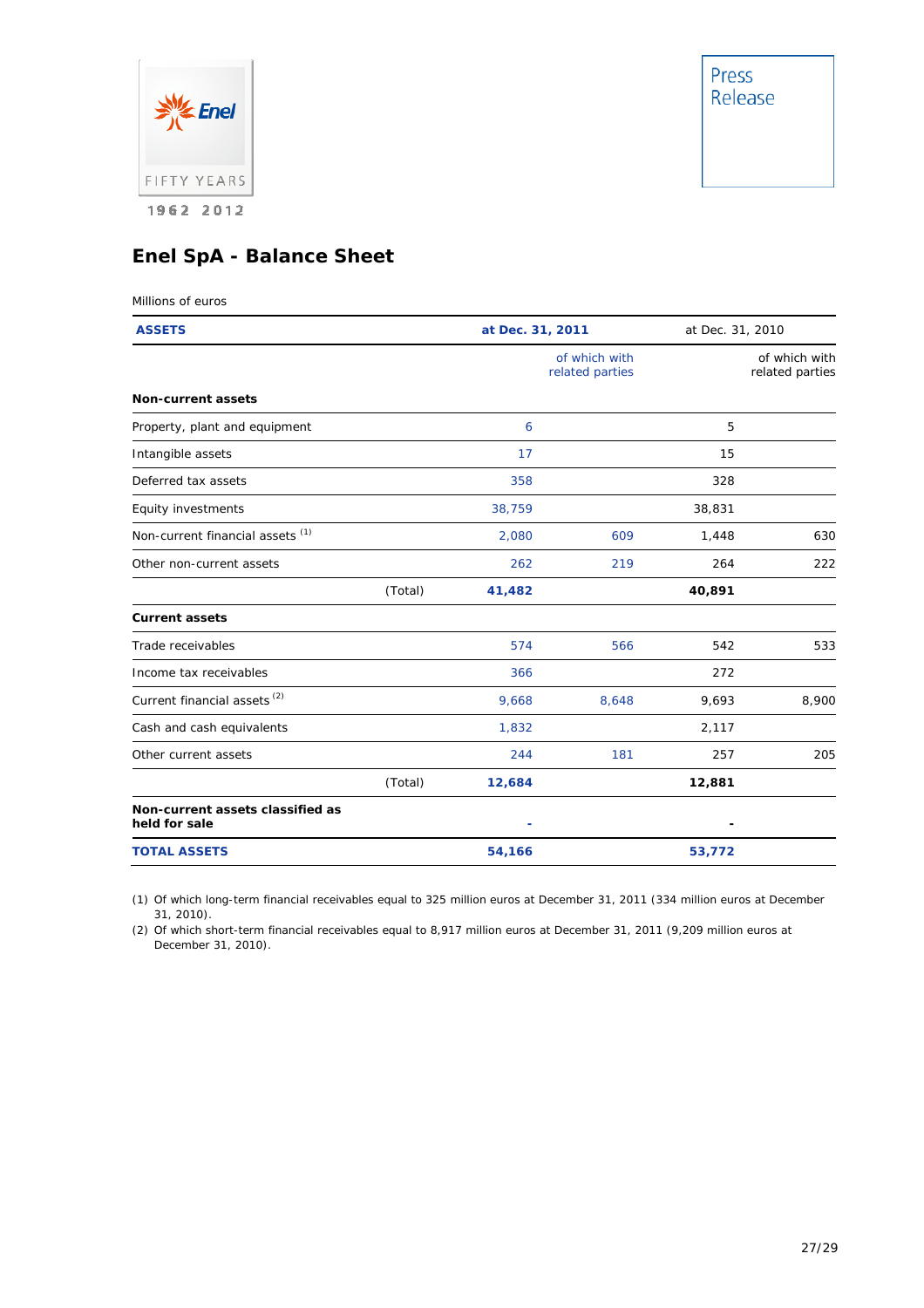

Millions of euros

| <b>LIABILITIES AND SHAREHOLDERS'</b><br><b>EQUITY</b>       |             |                                  | at Dec. 31, 2011 |                                  | at Dec. 31, 2010 |  |
|-------------------------------------------------------------|-------------|----------------------------------|------------------|----------------------------------|------------------|--|
|                                                             |             | of which with<br>related parties |                  | of which with<br>related parties |                  |  |
| Shareholders' equity                                        |             |                                  |                  |                                  |                  |  |
| Share capital                                               |             | 9,403                            |                  | 9,403                            |                  |  |
| Other reserves                                              |             | 9,382                            |                  | 9,543                            |                  |  |
| Retained earnings (losses carried<br>forward)               |             | 3,878                            |                  | 3,394                            |                  |  |
| Net income for the year (3)                                 |             | 1,527                            |                  | 2,176                            |                  |  |
| TOTAL SHAREHOLDERS' EQUITY                                  |             | 24,190                           |                  | 24,516                           |                  |  |
| <b>Non-current liabilities</b>                              |             |                                  |                  |                                  |                  |  |
| Long-term loans                                             |             | 18,083                           | 2,500            | 22,326                           | 2,797            |  |
| Post-employment and other employee<br>benefits              |             | 350                              |                  | 363                              |                  |  |
| Provisions for risks and charges                            |             | 37                               |                  | 33                               |                  |  |
| Deferred tax liabilities                                    |             | 191                              |                  | 126                              |                  |  |
| Non-current financial liabilities                           |             | 2,575                            | 844              | 1,999                            | 392              |  |
| Other non-current liabilities                               |             | 41                               | 41               | 40                               | 40               |  |
|                                                             | (Sub Total) | 21,277                           |                  | 24,887                           |                  |  |
| <b>Current liabilities</b>                                  |             |                                  |                  |                                  |                  |  |
| Short-term loans                                            |             | 2,472                            | 1,193            | 1,842                            | 1,496            |  |
| Current portion of long-term loans                          |             | 4,113                            |                  | 806                              |                  |  |
| Trade payables                                              |             | 329                              | 120              | 350                              | 97               |  |
| Current financial liabilities                               |             | 1,031                            | 442              | 789                              | 117              |  |
| Other current liabilities                                   |             | 754                              | 284              | 582                              | 332              |  |
|                                                             | (Sub Total) | 8,699                            |                  | 4,369                            |                  |  |
| <b>TOTAL LIABILITIES</b>                                    |             | 29,976                           |                  | 29,256                           |                  |  |
| <b>TOTAL LIABILITIES AND</b><br><b>SHAREHOLDERS' EQUITY</b> |             | 54,166                           |                  | 53,772                           |                  |  |

(3) Net income is reported net of interim dividend equal to € 940 million for 2011 and € 940 million for 2010.